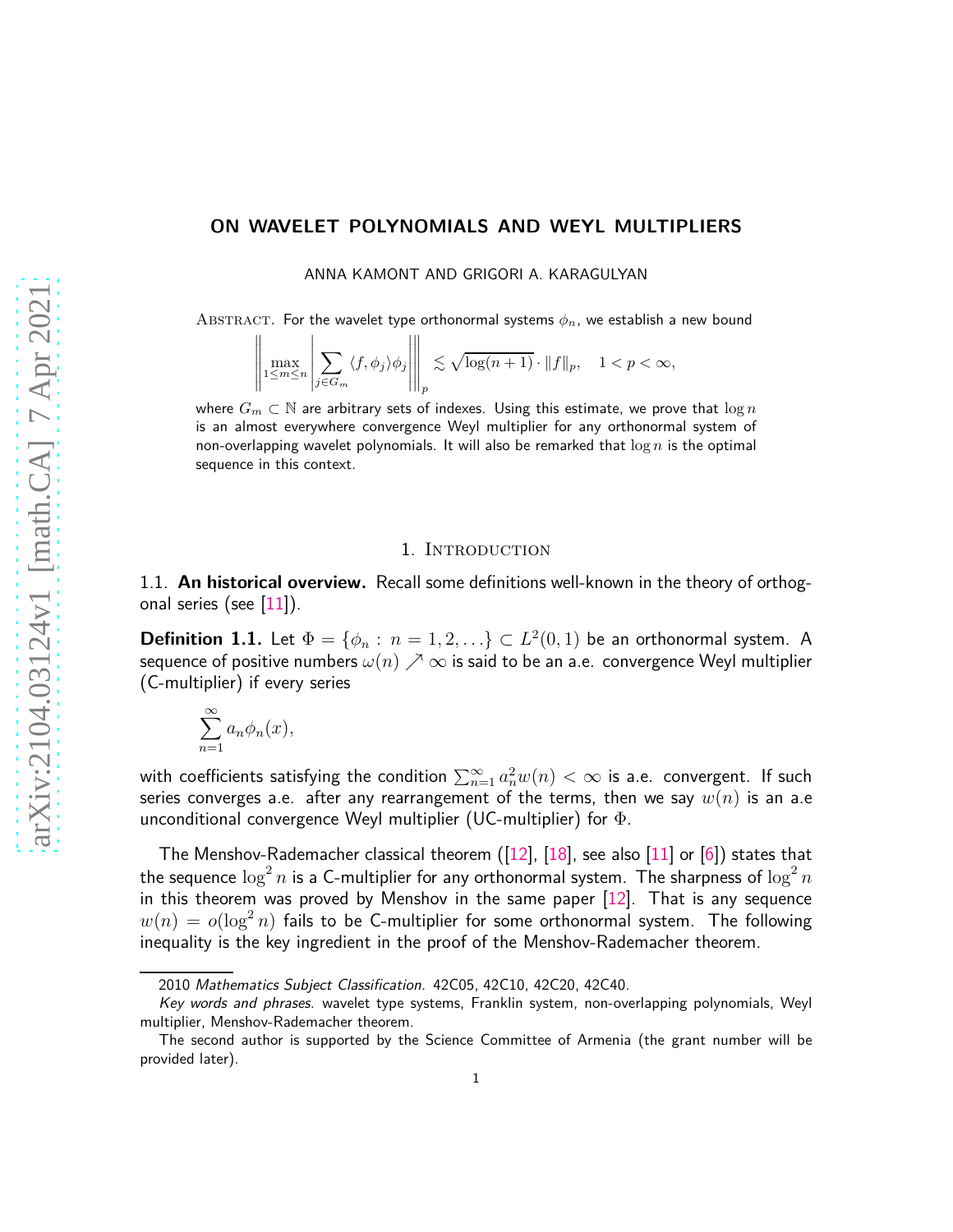<span id="page-1-3"></span>**Theorem A** (Menshov-Rademacher, [\[12\]](#page-15-1), [\[18\]](#page-16-0)). If  $\{\phi_k : k = 1, 2, ..., n\} \subset L^2(0, 1)$  is an orthogonal system, then

<span id="page-1-1"></span>
$$
\left\| \max_{1 \le m \le n} \left| \sum_{k=1}^{m} \phi_k \right| \right\|_2 \le c \cdot \log(n+1) \left\| \sum_{k=1}^{n} \phi_k \right\|_2,
$$
\n(1.1)

where  $c > 0$  is an absolute constant.

Similarly, the counterexample of Menshov is based on the following results.

<span id="page-1-0"></span>**Theorem B** (Menshov, [\[12\]](#page-15-1)). For any natural number  $n \in \mathbb{N}$  there exists an orthonormal  $s$ ystem  $\{\phi_k : k = 1, 2, \ldots, n\} \subset L^2(0, 1)$ , such that

$$
\left| \left\{ x \in (0,1) : \max_{1 \le m \le n} \left| \frac{1}{\sqrt{n}} \sum_{k=1}^m \phi_k(x) \right| \ge c \log(n+1) \right\} \right| \gtrsim 1,
$$

for an absolute constant  $c > 0$ .

Theorem [B](#page-1-0) shows that the factor  $\log(n+1)$  is optimal in inequality [\(1.1\)](#page-1-1) when the class of all orthogonal systems is considered. However, if we narrow the class of orthogonal systems, it is of interest to find the best constant in inequality  $(1.1)$  for the class under consideration.

For the further discussion, we need to introduce some notation. The relation  $a \lesssim b$  $(a \geq b)$  will stand for the inequality  $a \leq c \cdot b$   $(a \geq c \cdot b)$ , where  $c > 0$  is an absolute constant. Given two sequences of positive numbers  $a_n, b_n > 0$ , we write  $a_n \sim b_n$  if we have  $c_1 \cdot a_n \leq b_n \leq c_2 \cdot a_n$ ,  $n = 1, 2, \ldots$  for some constants  $c_1, c_2 > 0$ . Throughout the paper, the base of log is equal 2.

Let  $\Phi = \{\phi_k(x), k = 1, 2, \ldots\} \subset L^{\infty}(0, 1)$  be an infinite orthonormal system. Given  $g \in L^1(0,1)$ , consider the Fourier coefficients

$$
a_n = \langle g, \phi_n \rangle = \int_0^1 g \phi_n.
$$

Let *f* be a Φ-polynomial (i.e. a finite linear combination of functions of Φ). Then we say *f* satisfies the relation  $f \prec g$  (with respect to the system  $\Phi$ ), if  $f = \sum_{n=1}^{m} \lambda_n a_n \phi_n$ , where  $|\lambda_n| \leq 1$ . Given orthonormal system  $\Phi$  and  $1 < p < \infty$  we consider the numerical sequence

<span id="page-1-2"></span> $\mathbf{r}$ 

$$
\mathcal{A}_{n}^{p}(\Phi) = \sup_{\|g\|_{p} \leq 1} \sup_{g_{k} \prec g, k=1,...,n} \left\| \max_{1 \leq k \leq n} |g_{k}(x)| \right\|_{p}, \tag{1.2}
$$

where the second sup is taken over all sequences of polynomials  $g_k$ ,  $k = 1, 2, \ldots, n$ , satisfying  $g_k \prec g$ . One can consider in [\(1.2\)](#page-1-2) only the monotonic sequences of polynomials

$$
g_k = \sum_{j \in G_k} \langle g, \phi_k \rangle \phi_j \prec g, \quad k = 1, 2, \dots, n,
$$

where  $G_1 \subset G_2 \subset \ldots \subset G_n \subset \mathbb{N}$ ,  $\#G_n < \infty$ . Then we will get another sequence  $\mathcal{A}_{n,\mathsf{mon}}^p(\Phi)$ . If we additionally suppose that each  $G_{k+1}\setminus G_k$  consists of a single integer,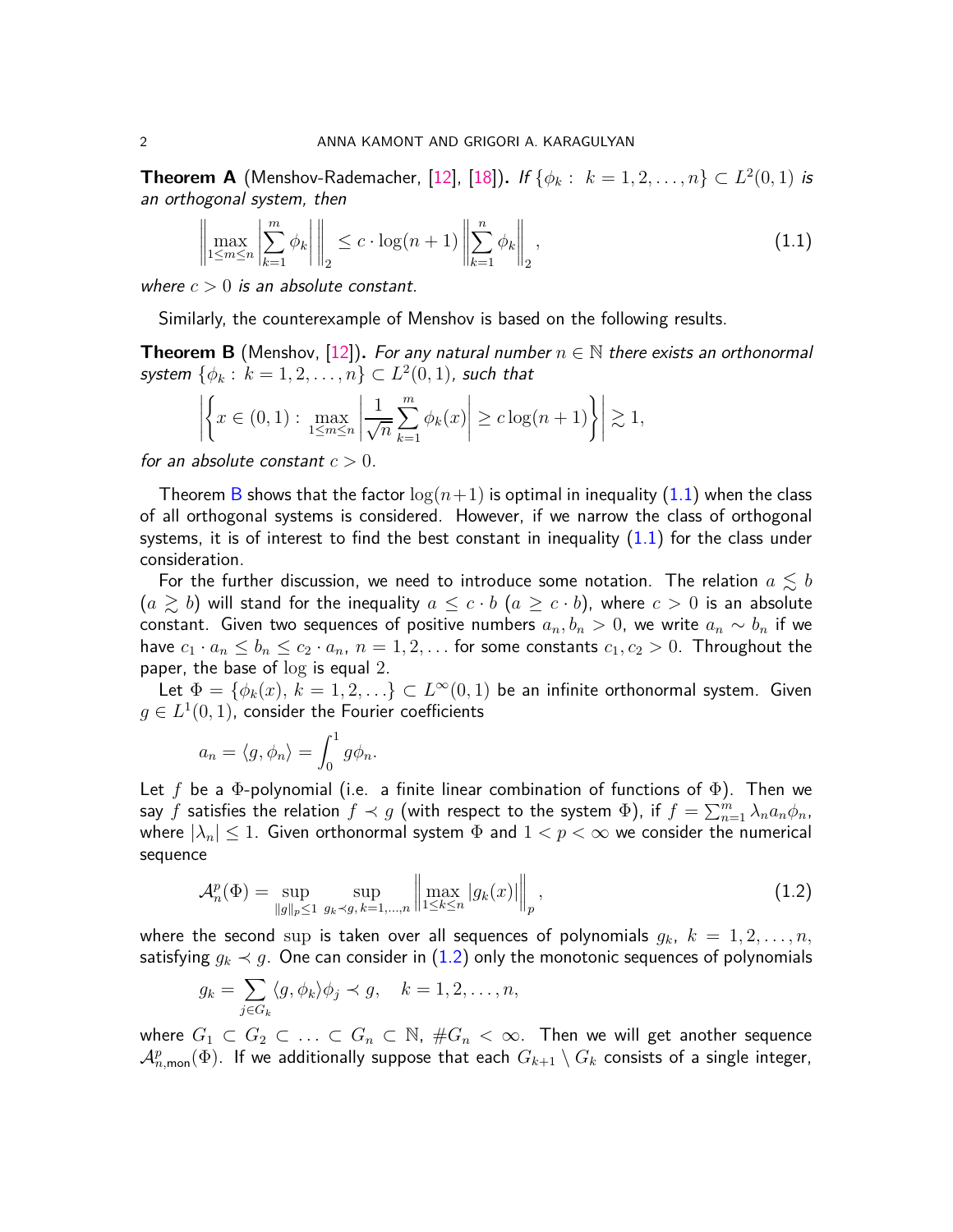then we will have the sequence  ${\cal A}_{n,\mathsf{sng}}^p(\Phi).$  Clearly we have

<span id="page-2-0"></span>
$$
\mathcal{A}_{n,\text{sing}}^p(\Phi) \le \mathcal{A}_{n,\text{mon}}^p(\Phi) \le \mathcal{A}_n^p(\Phi). \tag{1.3}
$$

The case of  $p = 2$  is special for [\(1.2\)](#page-1-2). Theorem [A](#page-1-3) implies  $\mathcal{A}_{n,\text{mon}}^2(\Phi) \leq \log(n+1)$ for every orthonormal system  $\Phi$ . On the other hand, applying Theorem [B,](#page-1-0) one can also construct an infinite orthonormal system with the lower bound  $\mathcal{A}_{n,\mathsf{sing}}^2(\Phi) \gtrsim \log(n+1)$ ,  $n = 1, 2, \ldots$  Thus we conclude that for the general orthonormal systems the logarithmic upper bound of  ${\cal A}^2_{n,\textsf{mon}}(\Phi)$  is optimal. As it was remarked in [\[7\]](#page-15-3) fro<u>m some re</u>sults of Nikishin-Ulyanov [\[15\]](#page-15-4) and Olevskii [\[16\]](#page-15-5) it follows that  ${\cal A}^2_{n,\textsf{mon}}(\Phi) \gtrsim \sqrt{\log(n+1)}$  for any complete orthonormal system Φ.

The recent papers of one of the authors  $[7-9]$  $[7-9]$  highlight the relation of sequences  $(1.3)$ in the study of almost everywhere convergence of special orthogonal series. It was proved in [\[7\]](#page-15-3) that

<span id="page-2-2"></span>**Theorem C.** If  $\Phi$  is a martingale difference, then  $\mathcal{A}^2_{n,\textit{mon}}(\Phi) \lesssim \sqrt{\log (n+1)}.$ 

<span id="page-2-3"></span>**Theorem D.** For any generalized Haar system H we have the relation

$$
\mathcal{A}_{n, \mathsf{sing}}^2(\mathcal{H}) \sim \mathcal{A}_{n, \mathsf{mon}}^2(\mathcal{H}) \sim \sqrt{\log(n+1)}.
$$

The paper [\[7\]](#page-15-3) also provides corollaries of these results like those that will be considered below. In the case of trigonometric system  $[8, 9]$  $[8, 9]$  it was proved the following.

**Theorem E.** If  $T$  is the trigonometric system, then we have

<span id="page-2-1"></span>
$$
\mathcal{A}_{n, \text{sing}}^2(\mathcal{T}) \sim \mathcal{A}_{n, \text{mon}}^2(\mathcal{T}) \sim \log(n+1). \tag{1.4}
$$

Note that the upper bound  $\mathcal{A}^2_{n,\mathsf{mon}}(\mathcal{T}) \lesssim \log(n+1)$  in  $(1.4)$  follows from the Menshov-Rademacher theorem. So the novelity here is the estimate  $\mathcal{A}_{n,\mathsf{sing}}^2(\mathcal{T}) \gtrsim \log(n+1)$ , which shows that the trigonometric system has no better estimate of the sequences  $\mathcal{A}_n^2$  than the general orthonormal systems have.

1.2. **The statement of the new results.** In this paper we will consider orthonormal systems of wavelet type  $\Phi = \{\phi_k(x): k = 1, 2, ...\}$  defined on the interval  $[0, 1]$ . For the precise definition of such systems we use the function

$$
\xi(x) = \frac{1}{(1+|x|)^{1+\delta}}, \quad 0 < \delta < 1,
$$

as well as the notations

<span id="page-2-4"></span>
$$
t_1 = \frac{1}{2}, \quad t_k = \frac{2j - 1}{2^{n+1}}, \quad k \ge 2,
$$
  
where  $k = 2^n + j, 1 \le j \le 2^n, n = 0, 1, 2, ....$  (1.5)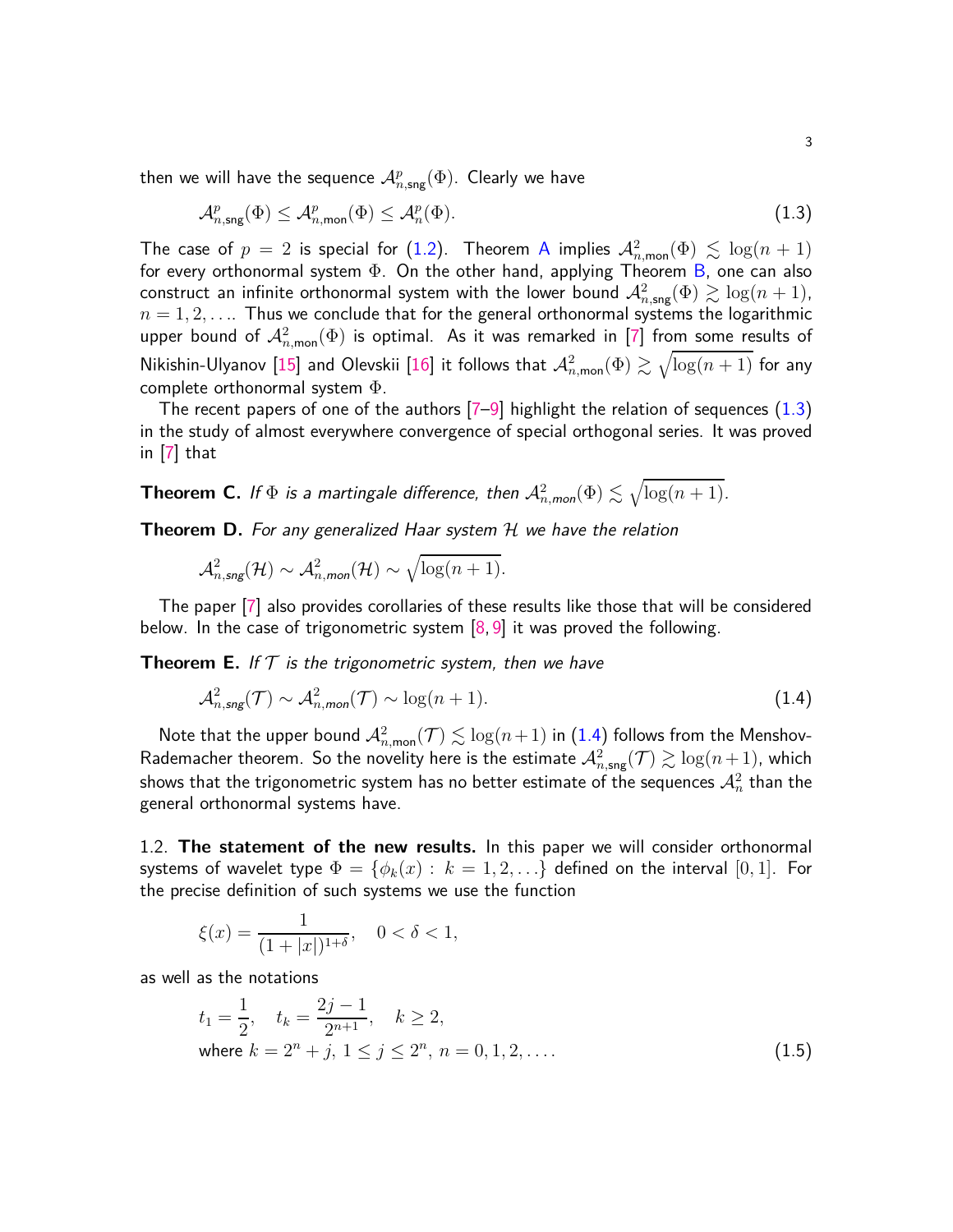Hence we suppose

<span id="page-3-2"></span><span id="page-3-0"></span>
$$
\int_0^1 \phi_k(t)dt = 0, \quad k \ge 1,
$$
\n(1.6)

<span id="page-3-1"></span>
$$
|\phi_k(x)| \le c2^{n/2} \cdot \xi\Big(2^n(x - t_k)\Big),\tag{1.7}
$$

$$
|\phi_k(t) - \phi_k(t')| \le c2^{n/2} (2^n |t - t'|)^{\alpha} \cdot \xi(2^n (t - t_k)) \text{ if } |t - t'| \le 2^{-n}, \tag{1.8}
$$

where  $0 < \alpha \leq 1$ . Recall that such wavelet type systems in an other context were considered in [\[14\]](#page-15-8). Note that the Fourier series of any function  $f \in L^p$ ,  $1 < p < \infty$ , in a wavelet type system converges in  $L^p$  unconditionally (see Remark  $1.5)$ . This fact will be used in the statements of some results below. Besides, in the definition of  $\mathcal{A}_n^p(\Phi)$ instead of a  $\Phi$ -polynomial  $f$  we can equivalently consider  $f \in L^p$ . Examples of wavelet type systems are considered in Remark [1.4](#page-5-1) below.

From this moment the constants occurring in the relations  $\lesssim$  and  $\sim$  may depend on the constants form  $(1.7)$ ,  $(1.8)$  and the parameter  $1 < p < \infty$ . The main result of the paper is the following sharp estimate.

<span id="page-3-4"></span>**Theorem 1.1.** If an orthonormal system  $\Phi$  satisfies [\(1.6\)](#page-3-2)-[\(1.8\)](#page-3-1), then for any  $1 < p < \infty$ it holds the relation

<span id="page-3-3"></span>
$$
\mathcal{A}_n^p(\Phi) \lesssim \sqrt{\log(n+1)}, \quad n = 1, 2, \dots \tag{1.9}
$$

Note that in view of [\(1.3\)](#page-2-0), a likewise bound holds also for the sequences  $\mathcal{A}_{n,\mathsf{mon}}^p(\Phi)$ and  $\mathcal{A}_{n,\mathsf{sgn}}^p(\Phi)$ . The following two corollaries show that for a wide class of wavelet type systems bound  $(1.9)$  is sharp. Namely,

<span id="page-3-6"></span>**Corollary 1.1.** If an orthonormal system  $\Phi$  satisfies  $(1.6)$ - $(1.8)$  and is a basis in  $L^2$ , then for any  $1 < p < \infty$  we have

$$
\mathcal{A}_{n,\text{mon}}^p(\Phi) \sim \mathcal{A}_n^p(\Phi) \sim \sqrt{\log(n+1)}.
$$

<span id="page-3-7"></span>**Corollary 1.2.** If F is either Haar or Franklin system, then for any  $1 < p < \infty$  we have

<span id="page-3-8"></span>
$$
\mathcal{A}_{n, \mathsf{sing}}^p(\mathcal{F}) \sim \mathcal{A}_{n, \mathsf{mon}}^p(\mathcal{F}) \sim \mathcal{A}_n^p(\mathcal{F}) \sim \sqrt{\log(n+1)}.
$$
\n(1.10)

The following bound is an interesting phenomenon of the wavelet type systems and immediately follows from  $(1.9)$ .

<span id="page-3-5"></span>**Corollary 1.3.** Let  $\Phi = \{\phi_k\}$  be a wavelet type system and  $G_k \subset \mathbb{N}$ ,  $k = 1, 2, ..., n$  be a arbitrary sets of indexes. Then for any function  $f \in L^p$ ,  $1 < p < \infty$ , we have

$$
\left\|\max_{1\leq m\leq n}\left|\sum_{j\in G_m}\langle f,\phi_j\rangle\phi_j\right|\right\|_p \lesssim \sqrt{\log(n+1)}\cdot \|f\|_p.
$$

In case of  $p = 2$  Theorem [1.1](#page-3-4) implies the following results concerning the C or UC multipliers for non-overlapping  $\Phi$ -polynomials.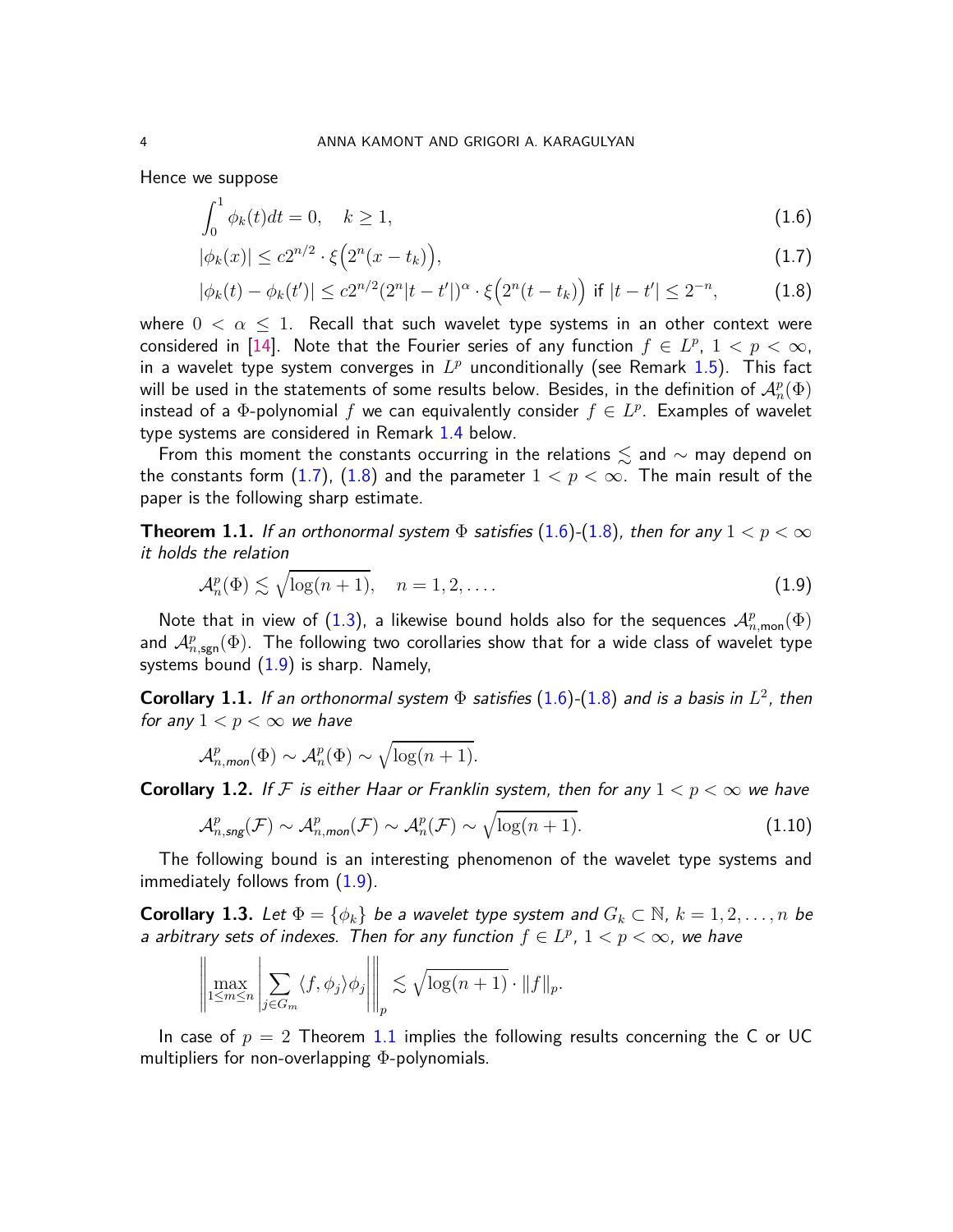<span id="page-4-0"></span>**Corollary 1.4.** If  $\Phi = {\varphi_k}$  is a wavelet type system, then the sequence  $\log n$  is a C-multiplier for any system of *L* 2 -normalized non-overlapping Φ-polynomials

$$
p_n(x) = \sum_{j \in G_n} c_j \phi_j(x), \quad n = 1, 2, \dots,
$$

where  $G_n \subset \mathbb{N}$  are finite and pairwise disjoint.

The following particular case of Corollary [1.4](#page-4-0) is also new and interesting even for the classical Franklin system.

<span id="page-4-2"></span>**Corollary 1.5.** The sequence log *n* is a C-multiplier for any rearrangement of a wavelet type system.

<span id="page-4-3"></span>**Corollary 1.6.** Let  $\Phi = {\phi_k}$  be a wavelet type system and  ${\{p_n\}}$  be a sequence of  $L^2$ -normalized non-overlapping  $\Phi$ -polynomials. If  $w(n)/\log(n+1)$  is increasing and

<span id="page-4-1"></span>
$$
\sum_{n=1}^{\infty} \frac{1}{nw(n)} < \infty,\tag{1.11}
$$

then  $w(n)$  is an UC-multiplier for  $\{p_n\}$ .

The only prior result in the context of Wail multipliers, concerning to non Haar wavelet type systems, is due to Gevorkyan [\[2\]](#page-15-9), who proved

**Theorem F** (Gevorkyan, [\[2\]](#page-15-9)). The sequence  $w(n) \nearrow$  is an UC-multiplier for the Franklin system if and only if it satisfies  $(1.11)$ .

## 1.3. **Remarks.**

Remark 1.1. In the case of the Franklin system the optimality of log *n* in Corollary [1.5](#page-4-2) as well as condition  $(1.11)$  in Corollary [1.6](#page-4-3) both follows just from the direct combination of this result of Gevorkyan with a result of Ul′ yanov-Poleshchuk [\[17,](#page-15-10) [20\]](#page-16-1).

Remark 1.2. Corollary [1.3](#page-3-5) is a direct consequence of Theorem [1.1.](#page-3-4) Corollaries [1.4](#page-4-0)[-1.6](#page-4-3) follow from Theorem 1.1 in exactly the same way as Theorem C implies Corollaries 1.4 - 1.6 in [\[7\]](#page-15-3), therefore we have decided to skip the details. The upper bounds in Corollaries [1.1](#page-3-6) and [1.2](#page-3-7) immediately follows from Theorem [1.1.](#page-3-4) The lower bounds easily follow from certain results well-known in the theory of general orthogonal series and their proofs will be shortly provided immediately after the proof of Theorem [1.1.](#page-3-4)

*Remark* 1.3. Similarly, as in the proofs of Theorem [C](#page-2-2) and Theorem [D](#page-2-3) the main argument in the proof of Theorem [1.1](#page-3-4) is a good- $\lambda$  inequality for the Haar system due to Chang-Wilson-Wolff [\[1\]](#page-15-11). The needed link between Haar and wavelet type expansions is provided by Lemma [3.4.](#page-11-0) An application of the inequality of  $[1]$  in the study of maximal functions of Mikhlin-Hörmander multipliers was considered in [\[3\]](#page-15-12) by Grafakos-Honzík-Seeger. Namely, given multipliers  $m_k, \ k=1,2,\ldots,N,$  on  $\mathbb{R}^n$  with uniform estimates, it was proved the  $\frac{1}{2}$  optimal  $\sqrt{\log N}$  bound in  $L^p$ ,  $1 < p < \infty$ , for the maximal function  $\max_k |\mathcal{F}^{-1}(m_k \hat{f})|.$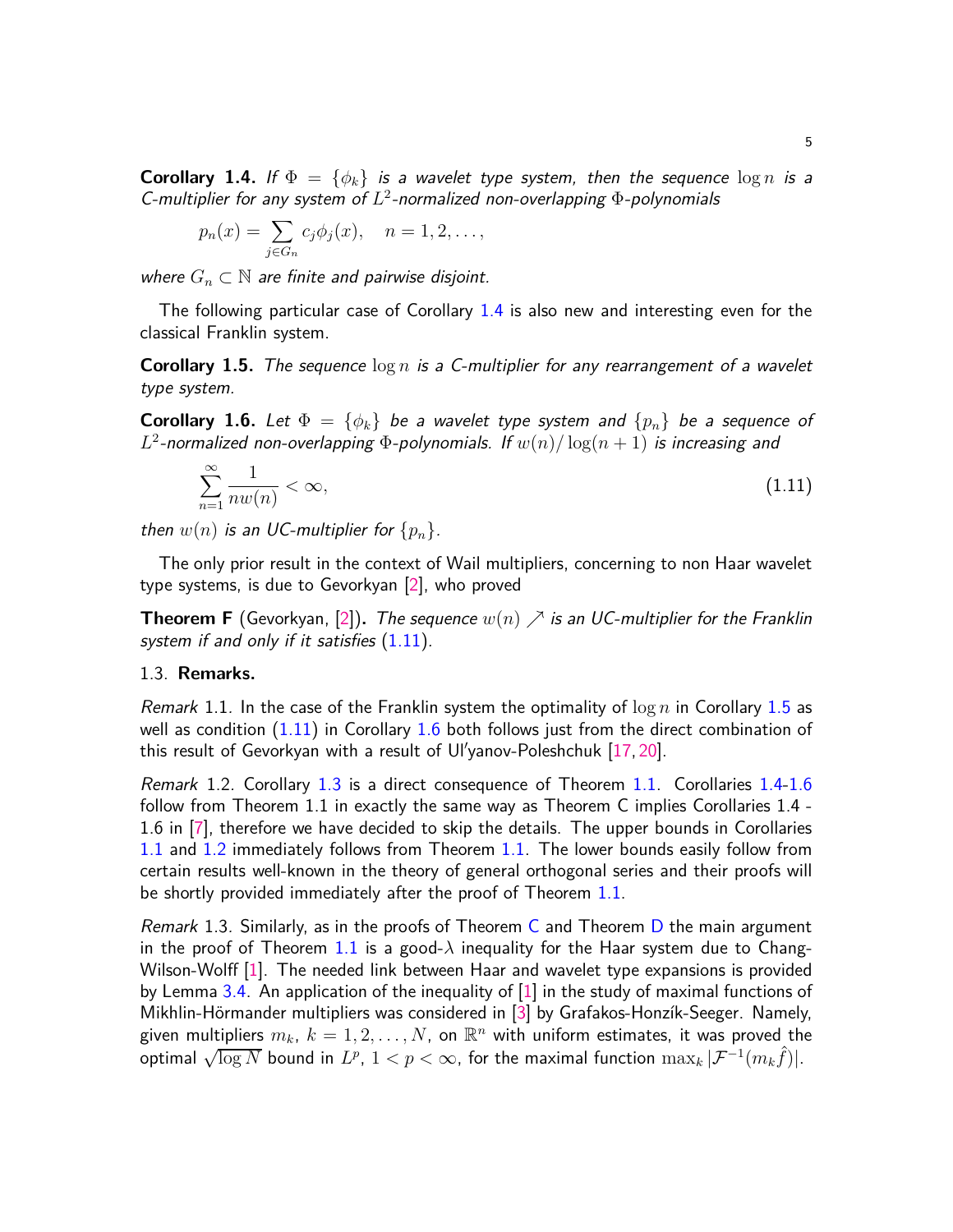<span id="page-5-1"></span>Remark 1.4. Examples of wavelet type systems are the classical wavelets, orthonormal spline systems on [0*,* 1], where an interesting case is the Franklin system. All the results of the paper can be applied also to the periodic wavelet systems, since those can be split into a union of two wavelet type systems. With a slight change in the proofs one can also establish the results for the biorthogonal systems  $(\phi_n, \psi_n)$ , where both  $\phi_n$  and  $\psi_n$  satisfy the conditions  $(1.7)$  and  $(1.8)$ .

Finally, observe that the Haar system doesn't satisfy  $(1.8)$ . Nevertheless, the proof of estimate [\(1.10\)](#page-3-8) for the Haar system is straightforward and we will not need Lemma [3.4.](#page-11-0) Indeed, let  $f = \sum_{j=1}^{\infty} b_j h_j \in L^p$  and  $p_k \prec f$ ,  $k = 1, 2, ..., n$ . Instead of [\(4.2\)](#page-13-0) one needs to consider the function

$$
\mathcal{P}(x) = \sup_{1 \le k \le n} S(p_k)(x) \le S(f)(x),
$$

where *S* is the Haar square function. So we have  $\|\mathcal{P}\|_p \leq c_p \|f\|_p$  (see [\[11\]](#page-15-0), chap. 3). Then repeating the argument of the proof of Theorem [1.1](#page-3-4) given in Section [4,](#page-13-1) we will get [\(1.10\)](#page-3-8) for the Haar system too.

<span id="page-5-0"></span>Remark 1.5. Observe that the wavelet type systems share the following property of unconditional bases of  $L^p$ : for any sequence  $\lambda = {\lambda_k}$ ,  $|\lambda_k| \le 1$ , and a function  $f \in L^p$ ,  $1 < p < \infty$ , the series  $T_{\lambda}(f) = \sum_{k} \lambda_{k} \langle f, \phi_{k} \rangle \phi_{k}$  converges in  $L^{p}$  and  $||T_{\lambda}(f)||_{p} \lesssim ||f||_{p}$ . This property can be established by a well-known argument (see for example [\[5\]](#page-15-13)), proving  $\text{that}\ \, K_\lambda(x,t)=\sum_k \lambda_k \phi_k(x)\phi_k(t)$  is a Calderón-Zygmund kernel, namely

<span id="page-5-3"></span><span id="page-5-2"></span>
$$
|K_{\lambda}(x,t)| \lesssim \frac{1}{|x-t|},\tag{1.12}
$$

$$
|K_{\lambda}(x,t) - K_{\lambda}(x,t')| \lesssim \frac{|t - t'|^{\beta}}{|x - t|^{1 + \beta}}, \quad |x - t| > 2|t - t'|,
$$
\n(1.13)

where  $0 < \beta < \min\{\alpha, \delta\}$ . Concerning to unconditional wavelet bases in  $L^p$ ,  $1 < p < \infty$ , we can also refer the readers to the papers [\[4,](#page-15-14) [13,](#page-15-15) [21,](#page-16-2) [22\]](#page-16-3).

Remark 1.6. Suppose  $T_k$ ,  $k = 1, 2, \ldots, n$ , is a collection of Calderón-Zygmund operators with kernels, satisfying the standard conditions  $(1.12)$  and  $(1.13)$  uniformly. It was proved in [\[10\]](#page-15-16) that

<span id="page-5-4"></span>
$$
\left\| \max_{1 \le k \le n} |T_k(f)| \right\|_p \lesssim \log(n+1) \cdot \|f\|_p, \quad 1 < p < \infty \tag{1.14}
$$

(see  $[10]$ , Corollary 2.11). Corollary [1.3](#page-3-5) above shows that for specific Calderon-Zygmund operators, namely

$$
T_k(f) = \sum_{j \in G_k} \langle f, \phi_j \rangle \phi_j, \quad k = 1, 2, \dots, n,
$$

inequality [\(1.14\)](#page-5-4) holds with the bound  $\sqrt{\log (n+1)}$ .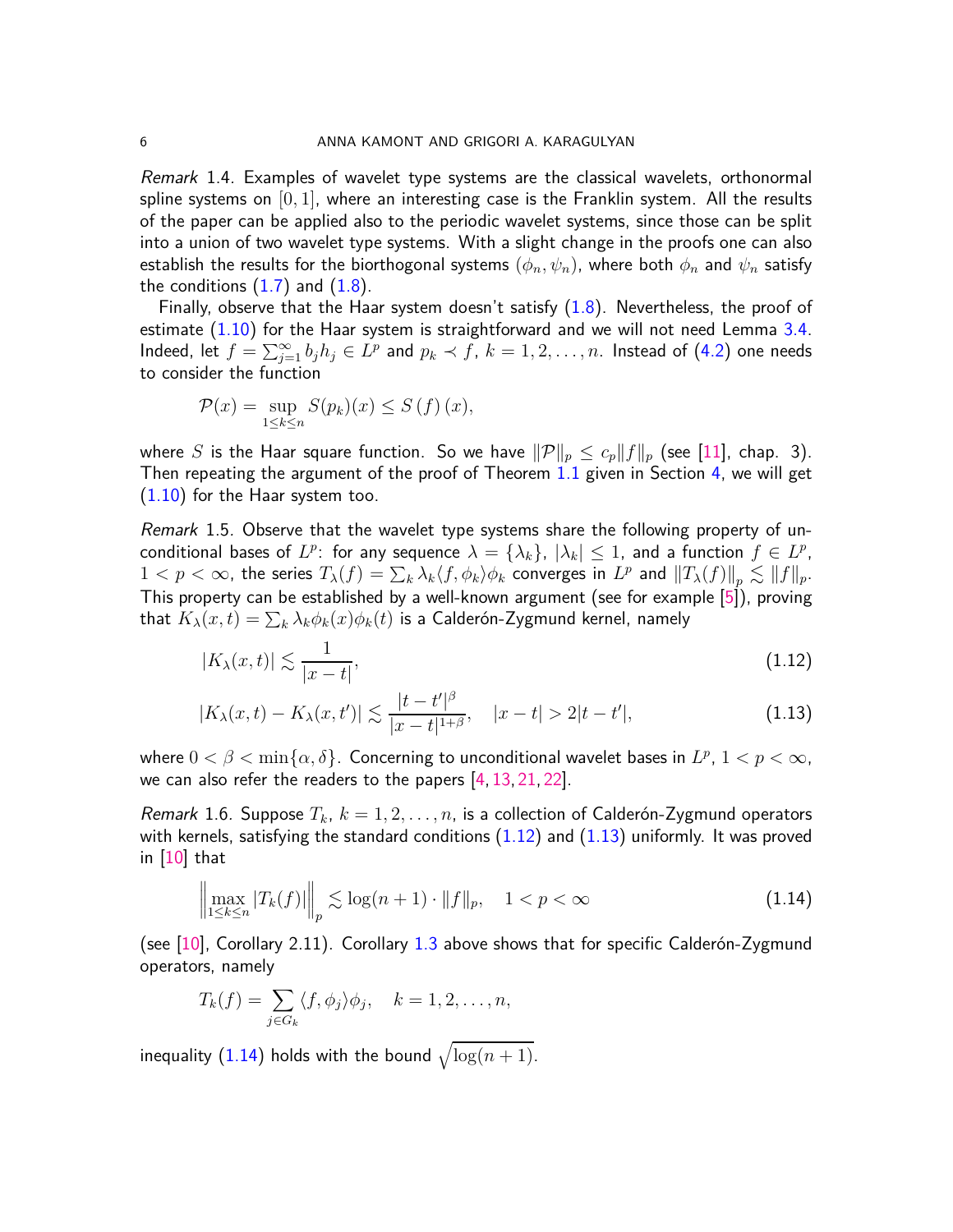#### 2. NOTATIONS AND AUXILIARY ESTIMATES

Recall the definition of  $L^2$ -normalized Haar system  $h_k(x)$ ,  $k=1,2,\ldots$ , on  $[0,1]$ . That is  $h_1(x) = 1$  and for  $k \ge 2$  of the form  $(1.5)$  we have

$$
h_k(x)=\begin{cases} &2^{n/2} \quad \text{if} \quad &x\in\left[\frac{j-1}{2^n},\frac{2j-1}{2^{n+1}}\right),\\ &-2^{n/2} \quad \text{if} \quad &x\in\left[\frac{2j-1}{2^{n+1}},\frac{j}{2^n}\right),\\ 0 \quad \text{otherwise.} \end{cases}
$$

Given  $1 < q < \infty$  define the maximal function

$$
\mathcal{M}_q(f)(x) = \sup_{I: I \supset x} \left( \frac{1}{|I|} \int_I |f|^q \right)^{1/q}, \quad f \in L^1(\mathbb{T}),
$$

where sup is taken over all the open intervals  $I \subset [0,1)$  containing the point x. The case of  $q = 1$ , which is the classical Hardy-Littlewood maximal function, will be simply denoted by  $M$ . Recall the Fefferman-Stein vector valued maximal inequality (see [\[19\]](#page-16-4), chap. 2)

<span id="page-6-2"></span>
$$
\left\| \left( \sum_{m=1}^{\infty} |\mathcal{M}_q(g_k)|^2 \right)^{1/2} \right\|_p \lesssim \left\| \left( \sum_{m=1}^{\infty} |g_k|^2 \right)^{1/2} \right\|_p,
$$
\n(2.1)

where  $1 < p < \infty$ ,  $1 \le q < \min\{2, p\}$ . In this section we will establish standard estimates to be used in the proof of the main lemma.

**Lemma 2.1.** If  $\{\phi_n\}$  is a wavelet type system, then for any coefficients  $a_k$  there hold the bounds

<span id="page-6-0"></span>
$$
\sum_{k=2^{m-1}+1}^{2^m} |a_k \phi_k(x)| \lesssim \mathcal{M}\left(\sum_{k=2^{m-1}+1}^{2^m} a_k h_k\right)(x),\tag{2.2}
$$

<span id="page-6-1"></span>
$$
\mathcal{M}\left(\sum_{k=2^{m-1}+1}^{2^m} a_k h_k\right)(x) \lesssim \mathcal{M}\left(\sum_{k=2^{m-1}+1}^{2^m} |a_k \phi_k|\right)(x). \tag{2.3}
$$

Proof. Using [\(1.7\)](#page-3-0) and a standard argument, we have

$$
\sum_{k=2^{m-1}+1}^{2^m} |a_k \phi_k(x)| \lesssim 2^{m/2} \sum_{k=2^{m-1}+1}^{2^m} |a_k| \xi\Big(2^m(x-t_k)\Big)
$$
  

$$
\lesssim 2^m \int_0^1 \sum_{k=2^{m-1}+1}^{2^m} |a_k| |h_k(t)| \xi\Big(2^m |x-t|\Big) dt
$$
  

$$
\lesssim \mathcal{M}\left(\sum_{k=2^{m-1}+1}^{2^m} a_k h_k\right)(x)
$$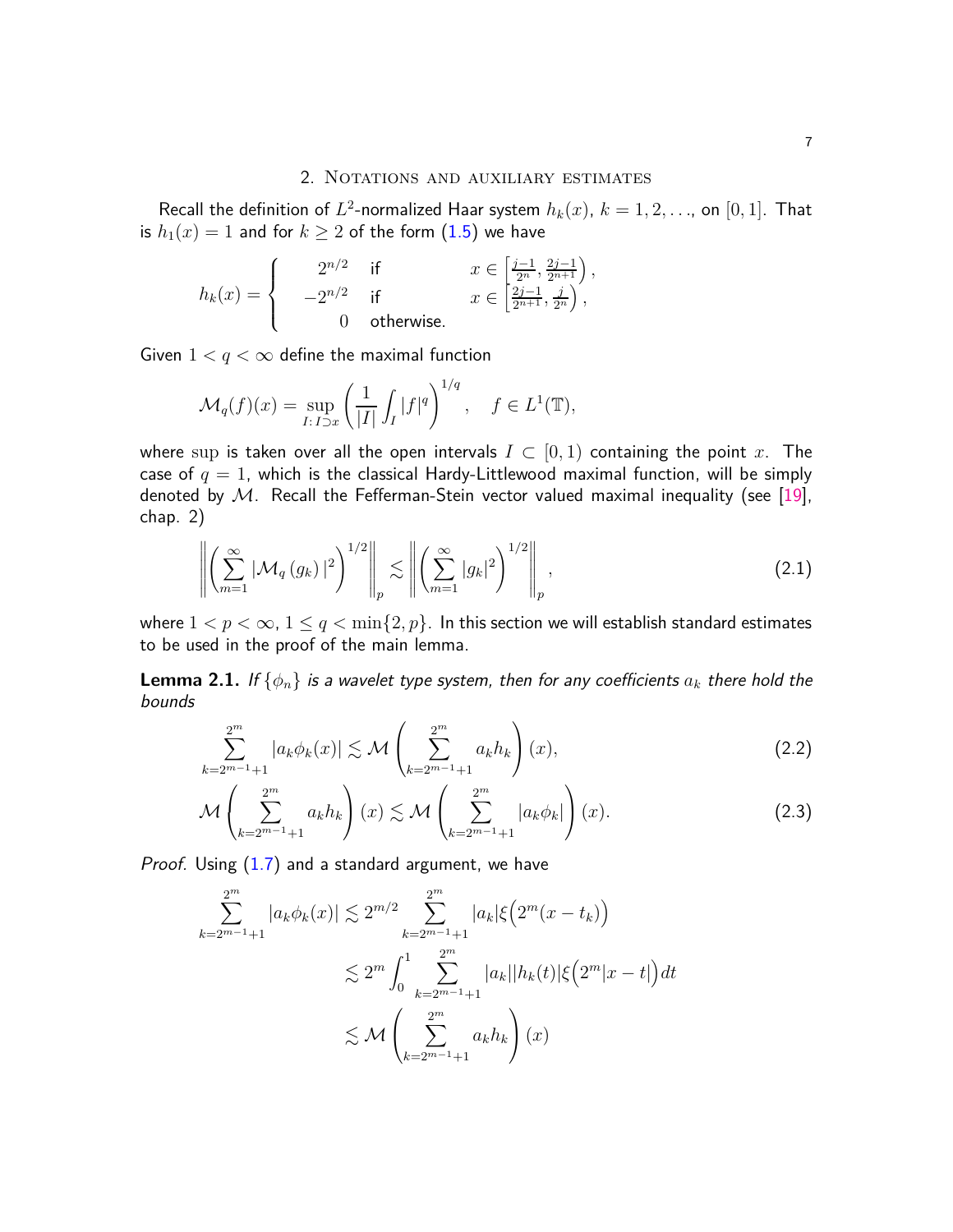that gives [\(2.2\)](#page-6-0). To prove [\(2.3\)](#page-6-1) we use [\(1.8\)](#page-3-1) and the normality condition  $\|\phi_k\|_2 = 1$ . So one can fix a number  $a > 0$ , depending on the constant in  $(1.7)$ , such that

<span id="page-7-0"></span>
$$
\int_{t_k - a/2^m}^{t_k + a/2^m} |\phi_k(t)|^2 dx \ge \frac{1}{2}, \quad 2^{m-1} < k < 2^m. \tag{2.4}
$$

Given *ε >* 0 consider the set

$$
E_k = \{ x \in (t_k - a/2^m, t_k + a/2^m) : |\phi_k(x)| > \varepsilon 2^{m/2} \}.
$$

From  $(2.4)$  and  $(1.7)$  we obtain

$$
\frac{1}{2} \le c^2 2^m |E_k| + \varepsilon^2 2^m (2a/2^m - |E_k|),
$$

that implies  $|E_k| \gtrsim 1/n$  for a small enough  $\varepsilon$  independent on  $k$ . Thus one can easily get

$$
\mathcal{M}\left(\sum_{k=2^{m-1}+1}^{2^m} a_k h_k\right)(x) \lesssim \mathcal{M}\left(\sum_{k=2^{m-1}+1}^{2^m} 2^{m/2} |a_k| \mathbf{1}_{E_k}\right)(x)
$$
  

$$
\lesssim \mathcal{M}\left(\sum_{k=2^{m-1}+1}^{2^m} |a_k| |\phi_k|\right)(x)
$$
  
and so (2.3).

The following lemma is a version of Littlewood-Paley inequality.

**Lemma 2.2.** Let  $\{\phi_n\}$  be a wavelet type system and  $1 < p < \infty$ . Then for any function  $f \in L^p$  it holds the inequality

<span id="page-7-2"></span>
$$
\left\| \left( \sum_{m=1}^{\infty} \left( \sum_{k=2^{m-1}+1}^{2^m} |\langle f, \phi_k \rangle \phi_k| \right)^2 \right)^{1/2} \right\|_p \lesssim \|f\|_p.
$$
 (2.5)

*Proof.* Denote  $a_k = \langle f, \phi_k \rangle$  and let  $r_k(x)$  be the Rademacher system. According to Remark [1.5](#page-5-0) and Khintchin's inequality we have

<span id="page-7-1"></span>
$$
\left\| \left( \sum_{k=1}^{\infty} a_k^2 \phi_k^2 \right)^{1/2} \right\|_p^p \sim \int_0^1 \int_0^1 \left| \sum_k r_k(t) a_k \phi_k(x) \right|^p dx dt \lesssim \|f\|_p^p. \tag{2.6}
$$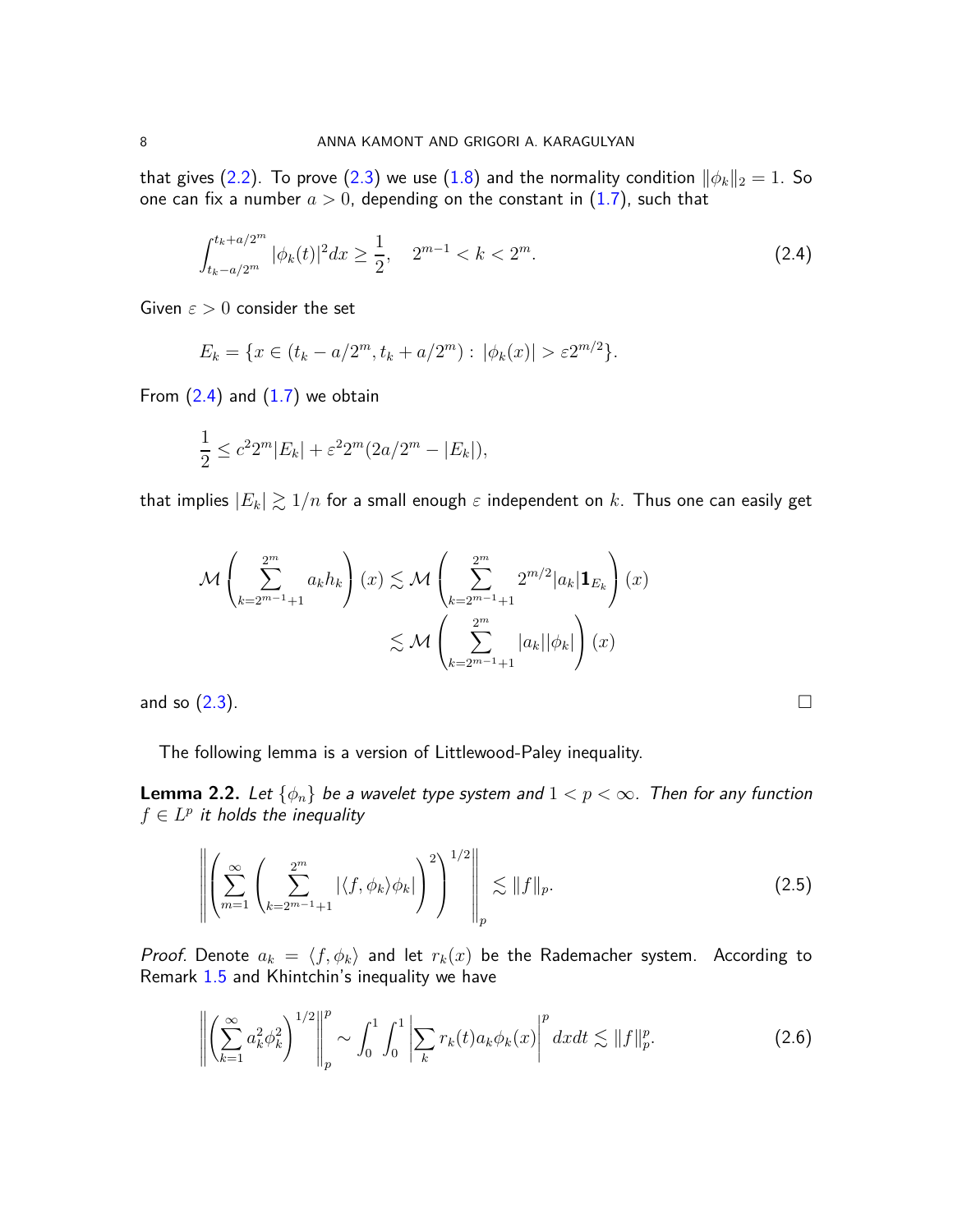which is the classical version of the Littlewood-Paley inequality. Then, by  $(2.3)$  in particular we have  $|h_k(t)| \lesssim \mathcal{M}(\phi_k)(t)$ . Thus, from [\(2.2\)](#page-6-0), [\(2.1\)](#page-6-2) with  $q = 1$  and [\(2.6\)](#page-7-1), we obtain

$$
\left\| \left[ \sum_{m=1}^{\infty} \left( \sum_{k=2^{m-1}+1}^{2^m} |a_k \phi_k| \right)^2 \right]^{1/2} \right\|_p \lesssim \left\| \left[ \sum_{m=1}^{\infty} \mathcal{M} \left( \sum_{k=2^{m-1}+1}^{2^m} a_k h_k \right)^2 \right]^{1/2} \right\|_p
$$
  

$$
\lesssim \left\| \left( \sum_{k=2}^{\infty} a_k^2 h_k^2 \right)^{1/2} \right\|_p \lesssim \left\| \left[ \sum_{k=2}^{\infty} (\mathcal{M}(a_k \phi_k))^2 \right]^{1/2} \right\|_p
$$
  

$$
\lesssim \left\| \left( \sum_{k=2}^{\infty} a_k^2 \phi_k^2 \right)^{1/2} \right\|_p \lesssim \|f\|_p.
$$

# <span id="page-8-0"></span>3. The main lemma

Let  $\Phi = \{\phi_k(x): k = 1, 2, ...\}$  be our wavelet type system, i.e. it satisfies [\(1.6\)](#page-3-2), [\(1.7\)](#page-3-0) and  $(1.8)$ . For  $f \in L^1(0,1)$ , we consider the Fourier partial sums

$$
\Phi_n(f)(x) = \sum_{j=1}^{2^n} \langle f, \phi_j \rangle \phi_j(x), \quad n = 0, 1, 2, \dots,
$$
  

$$
\Delta \Phi_n(f)(x) = \sum_{j=2^{n-1}+1}^{2^n} \langle f, \phi_j \rangle \phi_j(x), \quad n \ge 1.
$$

The Haar system analogues of such sums will be denoted by

$$
H_n(f)(x) = \sum_{j=1}^{2^n} \langle f, h_j \rangle h_j(x), \quad \Delta H_n(f)(x) = \sum_{j=2^{n-1}+1}^{2^n} \langle f, h_j \rangle h_j(x). \tag{3.1}
$$

We denote by  $I_n(x)$  the dyadic interval of the form  $[(j-1)/2^n, j/2^n)$ , containing a point  $x \in [0, 1)$ . For the Haar partial sum  $(3.1)$  we have

$$
H_n(f)(x) = \frac{1}{|I_n(x)|} \int_{I_n(x)} f, \quad x \in [0, 1)
$$

(see  $[11]$ , chap. 3). The following standard bound

<span id="page-8-1"></span>
$$
\sum_{2^{n-1} < k \le 2^n} |\phi_k(x)\phi_k(t)| \lesssim 2^n \xi\Big(2^n(x-t)\Big) \tag{3.2}
$$

one can find for example in [\[5\]](#page-15-13) (see chap. 5, Lemma 3.12).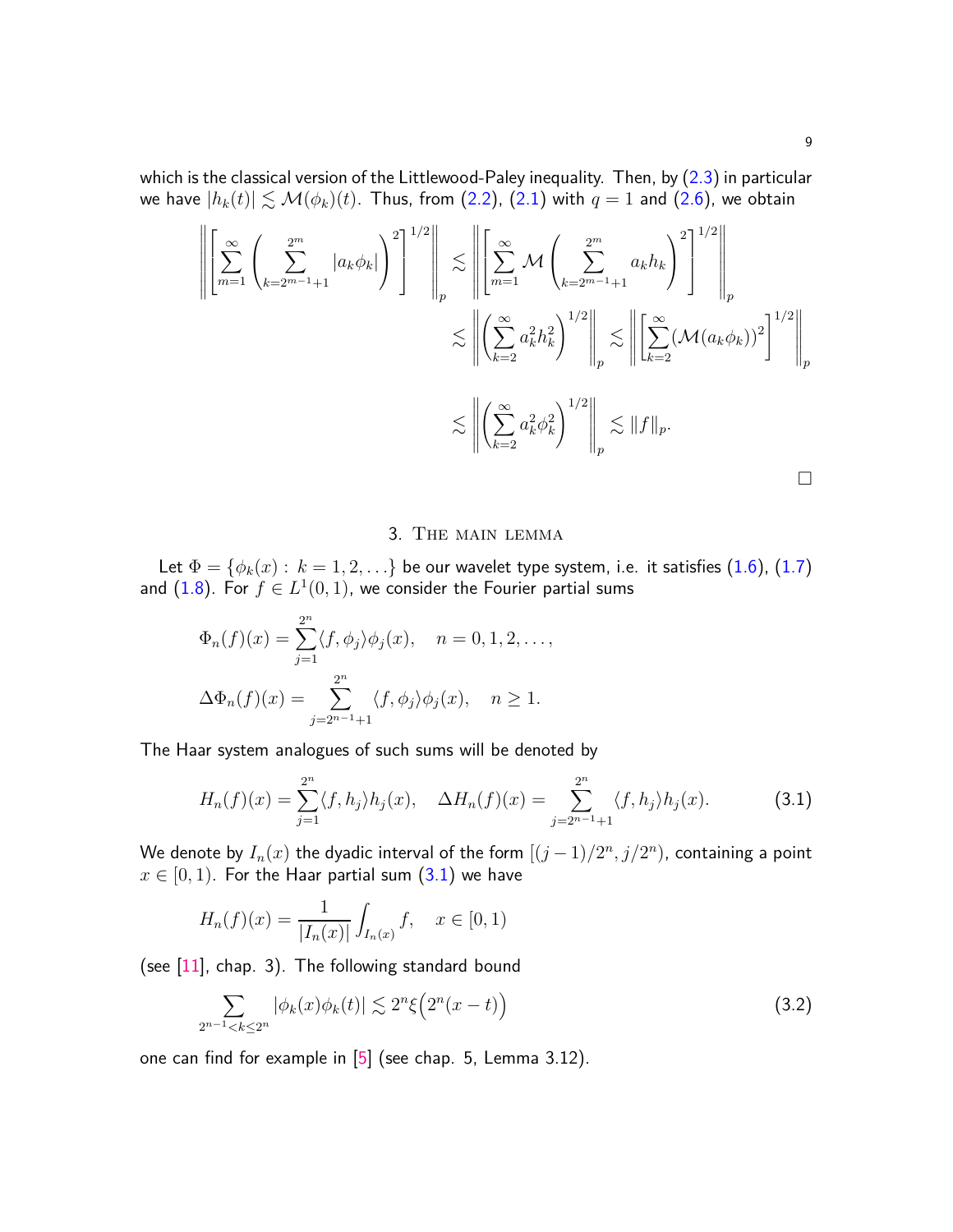**Lemma 3.1.** For any interval  $I = [a, b) \subset [0, 1)$  we have

<span id="page-9-0"></span>
$$
|\Delta \Phi_m(\mathbf{1}_I)(x)| \lesssim \frac{1}{(1+2^m|x-a|)^{\delta}} + \frac{1}{(1+2^m|x-b|)^{\delta}}, \quad x \in [0,1),
$$
 (3.3)

<span id="page-9-1"></span>
$$
|\Delta \Phi_m(\mathbf{1}_I)(x)| \lesssim 2^m |I| \xi(2^m(x-a)), \quad x \in [0,1] \setminus 2I.
$$
 (3.4)

*Proof.* To prove [\(3.3\)](#page-9-0) first consider the case  $x \in [0,1) \setminus I$  and suppose that  $0 \le x < a$ . Using [\(3.2\)](#page-8-1), we obtain

$$
|\Delta \Phi_m(\mathbf{1}_I)(x)| \lesssim \int_a^b \sum_{2^{m-1} \le k \le 2^m} |\phi_k(x)\phi_k(t)| dt \lesssim \int_a^b \frac{2^m}{(1+2^m|x-t|)^{1+\delta}} dt
$$
  

$$
\lesssim \sum_{k \ge 2^m|x-a|} \frac{1}{k^{1+\delta}} \lesssim \frac{1}{(1+2^m|x-a|)^{\delta}}.
$$

In the case  $x\geq b$  we will have the bound  $\lesssim \frac{1}{(1+2^m|x-b|)^{\delta}}.$  If  $x\in I,$  then by  $(1.6)$  we can write

$$
\Delta\Phi_m(\mathbf{1}_I)(x) = \Delta\Phi_m(\mathbf{1}_{[0,1)\setminus I})(x),
$$

and [\(3.3\)](#page-9-0) can be obtained similarly. Then, under the condition  $x \in [0,1] \setminus 2I$  we have

$$
|\Delta \Phi_m(\mathbf{1}_I)(x)| \lesssim \int_I \frac{2^m}{(1+2^m|x-t|)^{1+\delta}} dt
$$
  
 
$$
\leq |I| \cdot \max_{t \in I} \frac{2^m}{(1+2^m|x-t|)^{1+\delta}} \lesssim 2^m |I| \xi(2^m(x-a))
$$

that gives us  $(3.4)$ .

For a function  $f(t)$  defined on a set  $E$  we denote

$$
OSC_E(f) = \sup_{x,t \in E} |f(x) - f(t)|.
$$

<span id="page-9-2"></span>**Lemma 3.2.** If  $g \in L^1(0,1)$ , then for any integers  $n = m \ge 1$  it holds the inequality

$$
|\Delta H_n(\Delta \Phi_m(g))(x)| \lesssim 2^{\alpha(m-n)} \cdot \mathcal{M}\left(\sum_{k=2^{m-1}+1}^{2^m} |\langle g, \phi_k \rangle| |\phi_k|\right)(x), \quad x \in [0,1).
$$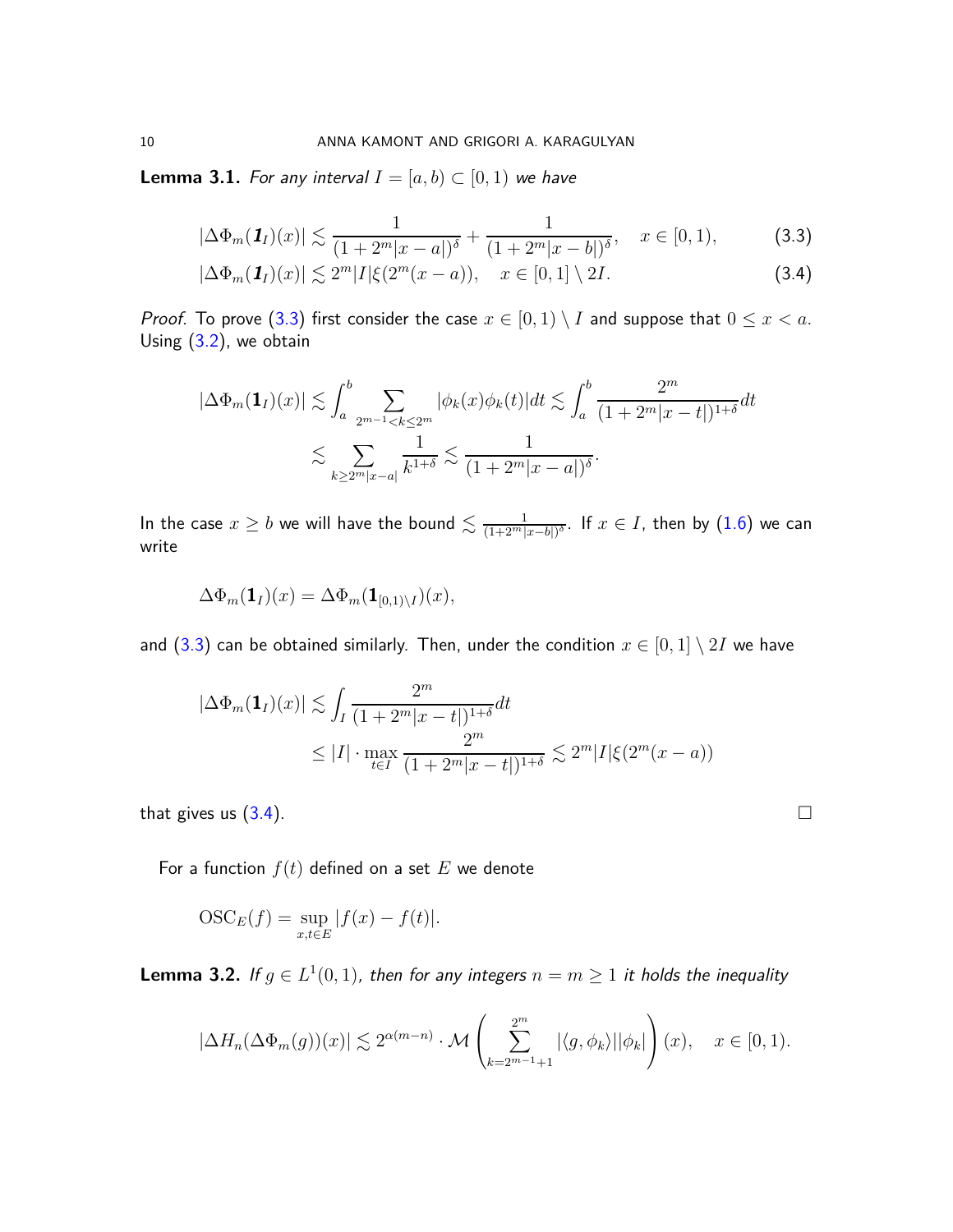*Proof.* The case of  $n = m$  is trivial. So we suppose  $n > m$  and denote  $a_k = \langle g, \phi_k \rangle$ . First using  $(1.8)$  then  $(2.3)$ , we obtain

$$
\begin{split}\n|\Delta H_n(\Delta \Phi_m(g))(x)| &= \left| \frac{1}{|I_{n-1}(x)|} \int_{I_{n-1}(x)} \Delta \Phi_m(g) - \frac{1}{|I_n(x)|} \int_{I_n(x)} \Delta \Phi_m(g) \right| \\
&\leq \sum_{k=2^{m-1}+1}^{2^m} |a_k| \text{OSC}_{I_{n-1}(x)}(\phi_k) \\
&\lesssim 2^{m/2} \cdot 2^{\alpha(m-n)} \sum_{k=2^{m-1}+1}^{2^m} |a_k| \xi(2^m(x-t_k)) \\
&\lesssim 2^{\alpha(m-n)} \int_0^1 \sum_{k=2^{m-1}+1}^{2^m} |a_k||h_k(t)| \cdot 2^m \xi(2^m(x-t))dt \\
&\lesssim 2^{\alpha(m-n)} \cdot \mathcal{M} \left( \sum_{k=2^{m-1}+1}^{2^m} a_k h_k \right)(x) \\
&\lesssim 2^{\alpha(m-n)} \cdot \mathcal{M} \left( \sum_{k=2^{m-1}+1}^{2^m} |a_k||\phi_k| \right)(x),\n\end{split}
$$

and lemma is proved.

<span id="page-10-2"></span>**Lemma 3.3.** If  $f \in L^1(0,1)$  and  $m \geq n \geq 1$ , then for any  $q > 1$  with  $q' = q/(q-1) > \delta^{-1}$ we have

<span id="page-10-1"></span>
$$
|H_n(\Delta \Phi_m(f))(x)| \lesssim 2^{(n-m)/q'} \mathcal{M}_q(\Delta \Phi_m(f))(x), \quad x \in [0,1).
$$
 (3.5)

Proof. Let  $x \in [0, 1)$ . By the orthogonality of  $\{\phi_n\}$  we have  $\Delta \Phi_m(f) = \Delta \Phi_m(\Delta \Phi_m(f))$ . Let  $J_0 = I_n(x)$ ,  $J_k = 2^k I_n(x) \cap [0,1]$ ,  $k = 1,2,...$  Thus, using a duality argument, we can write

<span id="page-10-0"></span>
$$
|H_n(\Delta \Phi_m(f))(x)| = \frac{1}{|I_n(x)|} \left| \int_{I_n(x)} \Delta \Phi_m(f)(u) du \right|
$$
  
\n
$$
= \frac{1}{|I_n(x)|} \left| \int_{I_n(x)} \Delta \Phi_m(\Delta \Phi_m(f))(u) du \right|
$$
  
\n
$$
= 2^n \left| \int_0^1 \Delta \Phi_m(\mathbf{1}_{I_n(x)})(u) \Delta \Phi_m(f)(u) du \right|
$$
  
\n
$$
\leq 2^n \left| \int_{J_0} \Delta \Phi_m(\mathbf{1}_{I_n(x)})(u) \Delta \Phi_m(f)(u) du \right|
$$
  
\n
$$
+ 2^n \sum_{k \geq 1} \left| \int_{J_k \setminus J_{k-1}} \Delta \Phi_m(\mathbf{1}_{I_n(x)})(u) \Delta \Phi_m(f)(u) du \right|.
$$
 (3.6)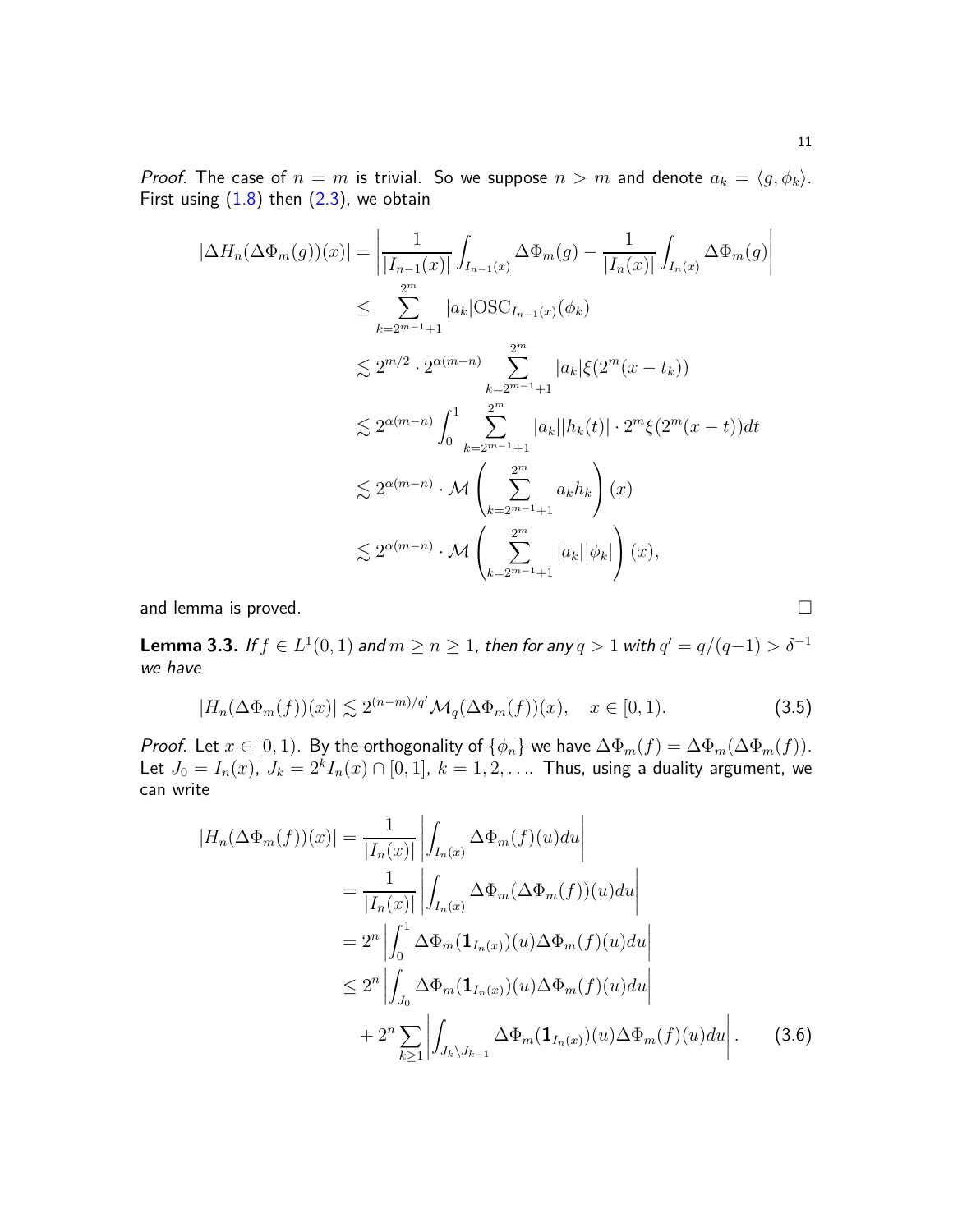Thus using  $(3.3)$  for the first integral, we obtain

$$
2^{n} \left| \int_{J_0} \Delta \Phi_m(\mathbf{1}_{I_n(x)})(u) \Delta \Phi_m(f)(u) du \right|
$$
  
\$\lesssim\$  $2^{n} \left( \int_{J_0} |\Delta \Phi_m(f)(u)|^q du \right)^{1/q} \cdot \left( \int_{\mathbb{R}} \frac{dt}{(1+2^m|t|)^{q'\delta}} \right)^{1/q'}$$   
\$\lesssim\$  $2^{(n-m)/q'} \mathcal{M}_q(\Delta \Phi_m(f))(x).$  (3.7)

From [\(3.4\)](#page-9-1) it follows that

<span id="page-11-1"></span>
$$
|\Delta \Phi_m(\mathbf{1}_{I_n(x)})(u)| \lesssim 2^{m-n} \left(\frac{2^{n-m}}{2^k}\right)^{1+\delta} = \frac{2^{\delta(n-m)}}{2^{k(1+\delta)}}, \quad u \in J_k \setminus J_{k-1},
$$

and so

$$
2^{n} \left| \int_{J_{k} \setminus J_{k-1}} \Delta \Phi_{m}(\mathbf{1}_{I_{n}(x)})(u) \Delta \Phi_{m}(f)(u) du \right|
$$
  
\n
$$
\leq 2^{n} \frac{2^{\delta(n-m)}}{2^{k(1+\delta)}} \left| \int_{J_{k}} |\Delta \Phi_{m}(f)(u)| du \right|
$$
  
\n
$$
\leq 2^{n} \frac{2^{\delta(n-m)}}{2^{k(1+\delta)}} |J_{k}| \mathcal{M}(\Delta \Phi_{m}(f))(x)
$$
  
\n
$$
\leq \frac{2^{\delta(n-m)}}{2^{k\delta}} \mathcal{M}(\Delta \Phi_{m}(f))(x).
$$
 (3.8)

Hence, combining  $(3.6)$ ,  $(3.7)$  and  $(3.8)$ , we get  $(3.5)$ .

Next, we will need a well-known discrete convolution inequality

$$
\left(\sum_{n\in\mathbb{Z}}\left(\sum_{k\in\mathbb{Z}}|a_kb_{n-k}|\right)^2\right)^{1/2}\leq \left(\sum_{n\in\mathbb{Z}}a_k^2\right)^{1/2}\cdot\left(\sum_{n\in\mathbb{Z}}|b_k|\right).
$$
\n(3.9)

<span id="page-11-3"></span><span id="page-11-2"></span>*.*

Also, recall the definition of the Haar square function

$$
S(f)(x) = \left(\sum_{k=1}^{\infty} |\langle f, h_k \rangle|^2 h_k^2(x)\right)^{1/2}
$$

<span id="page-11-0"></span>**Lemma 3.4** (main). If  $f \in L^p$ ,  $1 < p < \infty$ , then

$$
\left\|\sup_{|\lambda_k|\leq 1} S\left(\sum_k \lambda_k a_k \phi_k\right)\right\|_p \lesssim \|f\|_p,
$$

where the sup is taken over all the sequences  $\lambda = {\lambda_k}$  with  $|\lambda_k| \leq 1$ .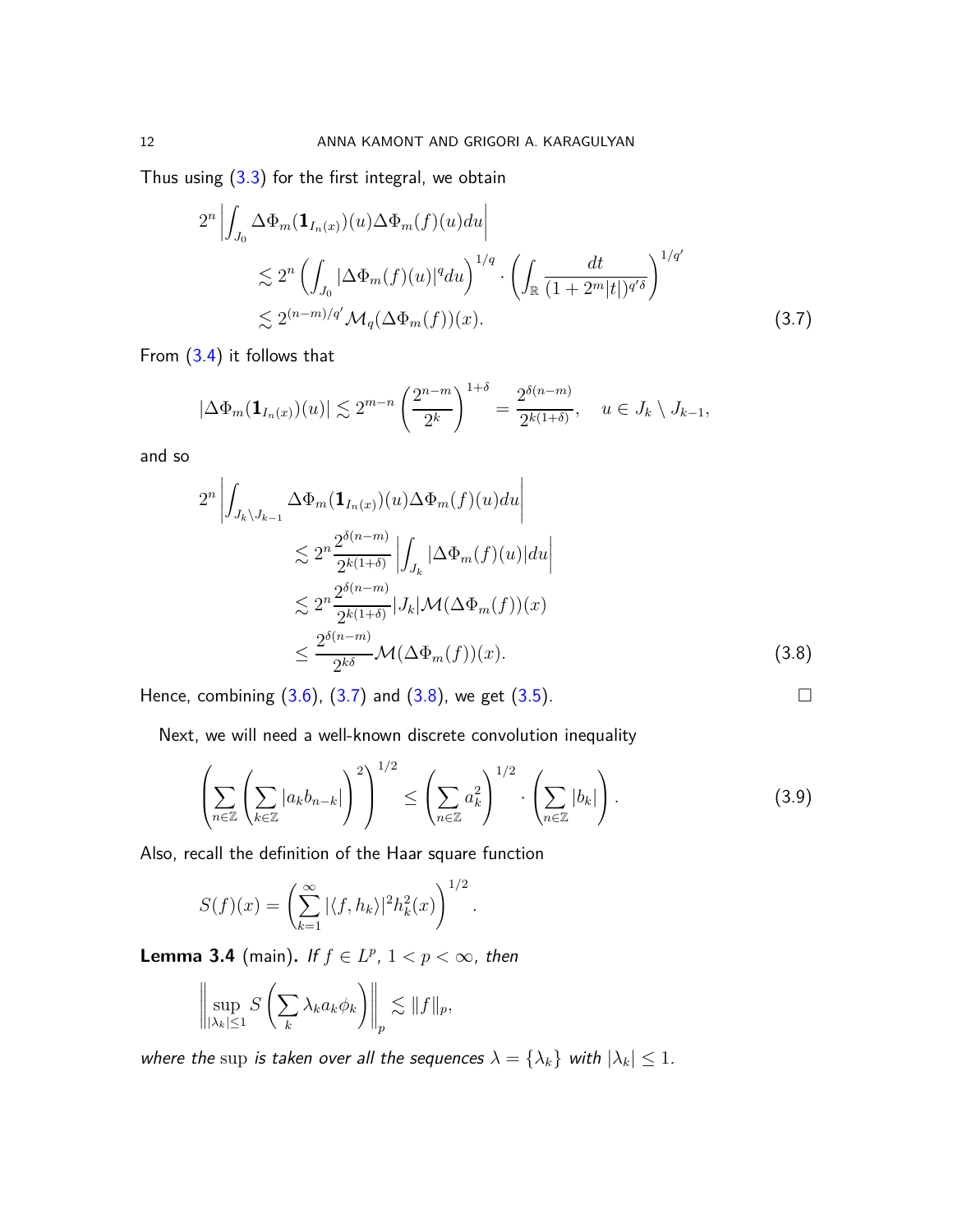Proof. Clearly, we can suppose that  $a_1 = 0$  and  $0 < \delta < 1$ . For a given sequence  $\lambda = \{\lambda_k : |\lambda_k| \leq 1\}$ , we denote

$$
f_{\lambda} = \sum_{k \ge 1} \lambda_k a_k \phi_k = \sum_{k \ge 2} \lambda_k a_k \phi_k.
$$

Chose a number  $q = \min\{(p+1)/2, (1-\delta/2)^{-1}, 3/2\}$ , which is depended only on *p* and *δ*. Combining Lemma [3.2,](#page-9-2) Lemma [3.3,](#page-10-2) and inequality [\(3.9\)](#page-11-3), we can write

$$
\sum_{n=1}^{\infty} \left| \Delta H_n \left( \sum_{k\geq 1} \lambda_k a_k \phi_k \right) (x) \right|^2 \leq \sum_{n=1}^{\infty} \left[ \sum_{m=1}^{\infty} |\Delta H_n(\Delta \Phi_m(f_\lambda))(x)| \right]^2
$$
  

$$
\lesssim \sum_{n=1}^{\infty} \left[ \sum_{m=n+1}^{\infty} 2^{(n-m)/q'} \mathcal{M}_q(\Delta \Phi_m(f_\lambda))(x) \right]^2
$$
  

$$
+ \sum_{n=1}^{\infty} \left[ \sum_{m=1}^{\infty} 2^{\alpha(m-n)} \left( \mathcal{M}(\Delta \Phi_m(f_\lambda))(x) \right) \right]^2
$$
  

$$
\lesssim \sum_{n=1}^{\infty} \left[ \sum_{m=n+1}^{\infty} 2^{(n-m)/q'} \mathcal{M}_q \left( \sum_{k=2^{m-1}+1}^{2^{m}} |a_k \phi_k| \right) (x) \right]^2
$$
  

$$
+ \sum_{n=1}^{\infty} \left[ \sum_{m=1}^{n} 2^{\alpha(m-n)} \mathcal{M} \left( \sum_{k=2^{m-1}+1}^{2^{m}} |a_k \phi_k| \right) (x) \right]^2
$$
  

$$
\lesssim \sum_{m=1}^{\infty} \left[ \mathcal{M}_q \left( \sum_{k=2^{m-1}+1}^{2^{m}} |a_k \phi_k| \right) (x) \right]^2.
$$

Thus we get the pointwise estimate

$$
\sup_{|\lambda_k| \le 1} S\left(\sum_{k\ge 1} \lambda_k a_k \phi_k\right)(x) \lesssim \left[\sum_{m=1}^{\infty} \left(\mathcal{M}_q\left(\sum_{k=2^{m-1}+1}^{2^m} |a_k \phi_k|\right)(x)\right)^2\right]^{1/2}.
$$

Then, using  $(2.1)$  and  $(2.5)$ , we obtain

$$
\left\|\sup_{|\lambda_k|\leq 1} S\left(\sum_{k\geq 1} \lambda_k a_k \phi_k\right)\right\|_p \lesssim \left\|\left[\sum_{m=1}^\infty \left(\sum_{k=2^{m-1}+1}^{2^m} |a_k \phi_k|\right)^2\right]^{1/2}\right\|_p \lesssim \|f\|_p.
$$

Lemma is proved.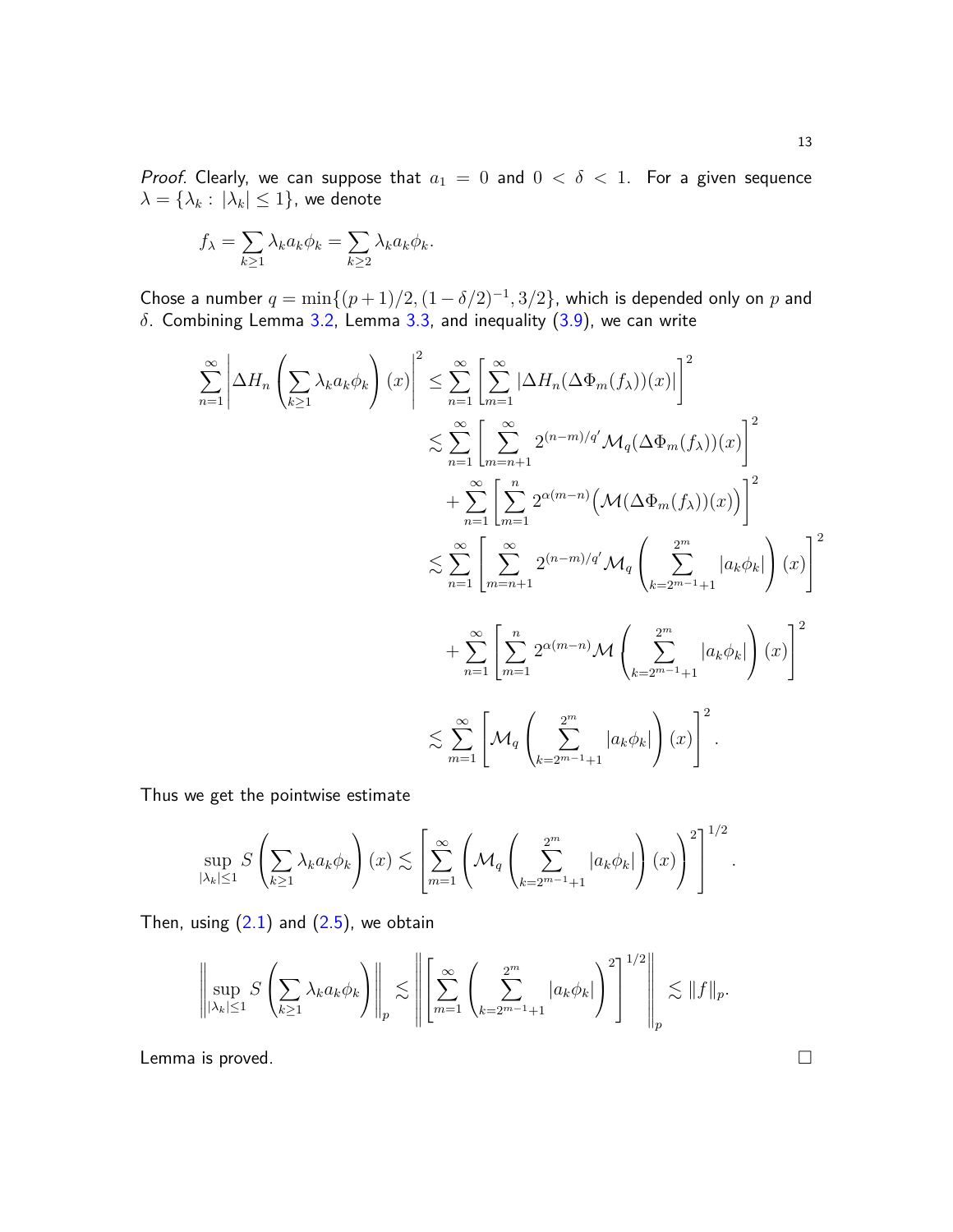#### <span id="page-13-2"></span>4. Proof of Theorem [1.1](#page-3-4) and Corollaries [1.1](#page-3-6) and [1.2](#page-3-7)

<span id="page-13-1"></span>A key argument in the proof of Theorem [1.1](#page-3-4) is the following good- $\lambda$  inequality due to Chang-Wilson-Wolff (see [\[1\]](#page-15-11), Corollary 3.1):

$$
|\{x \in [0,1) : \mathcal{M}^d(f)(x) > \lambda, \, Sf(x) < \varepsilon\lambda\}|
$$
\n
$$
\lesssim \exp\left(-\frac{c}{\varepsilon^2}\right) |\{\mathcal{M}^d(f)(x) > \lambda/2\}|, \, \lambda > 0, \, 0 < \varepsilon < 1,\tag{4.1}
$$

where  $\mathcal{M}^d$  denotes the dyadic maximal function

$$
\mathcal{M}^{d}(f)(x) = \sup_{n \ge 1} \frac{1}{|I_n(x)|} \int_{I_n(x)} |f|.
$$

Let  $f \in L^p(0,1)$ ,  $1 < p < \infty$  and  $a_k = \langle f, \phi_k \rangle$ . Suppose the functions  $p_k \in L^p(\mathbb{T})$ ,  $k = 1, 2, \ldots, n$  satisfy  $p_k \prec f$  with respect to our wavelet type system  $\Phi$ . It is clear that

<span id="page-13-0"></span>
$$
\mathcal{P}(x) = \sup_{1 \le k \le n} S(p_k)(x) \le \sup_{|\lambda_k| \le 1} S\left(\sum_{k=0}^{\infty} \lambda_k a_k \phi_k\right)(x).
$$
 (4.2)

Thus, according to Lemma [3.4,](#page-11-0) we have

$$
\|\mathcal{P}\|_p \lesssim \|f\|_p.
$$

On the other hand,  $|g(x)| \leq \mathcal{M}^d g(x)$  a.e. for any function  $g \in L^1$ , as well as  $S(p_k)(x) \leq$  $\mathcal{P}(x)$ ,  $k = 1, 2, \ldots, n$ . Thus, applying inequality  $(4.1)$  with  $\varepsilon_n = (c/\ln n)^{1/2}$ , we obtain

<span id="page-13-3"></span>
$$
|\{|p_k(x)| > \lambda, \mathcal{P}(x) \le \varepsilon_n \lambda\}|
$$
  
\$\le \exp\left(-\frac{c}{\varepsilon\_n^2}\right) |\{\mathcal{M}^d p\_k(x) > \lambda/2\}|. \tag{4.3}

For  $p^*(x) = \max_{1 \leq k \leq n} |p_k(x)|$  we obviously have

$$
\{p^*(x) > \lambda\} \subset \{p^*(x) > \lambda, \mathcal{P}(x) \le \varepsilon_n \lambda\}
$$

$$
\cup \{\mathcal{P}(x) > \varepsilon_n \lambda\} = A(\lambda) \cup B(\lambda),
$$

and thus

$$
||p^*||_p^p \le p \int_0^\infty \lambda^{p-1} |A(\lambda)| d\lambda + p \int_0^\infty \lambda^{p-1} |B(\lambda)| d\lambda.
$$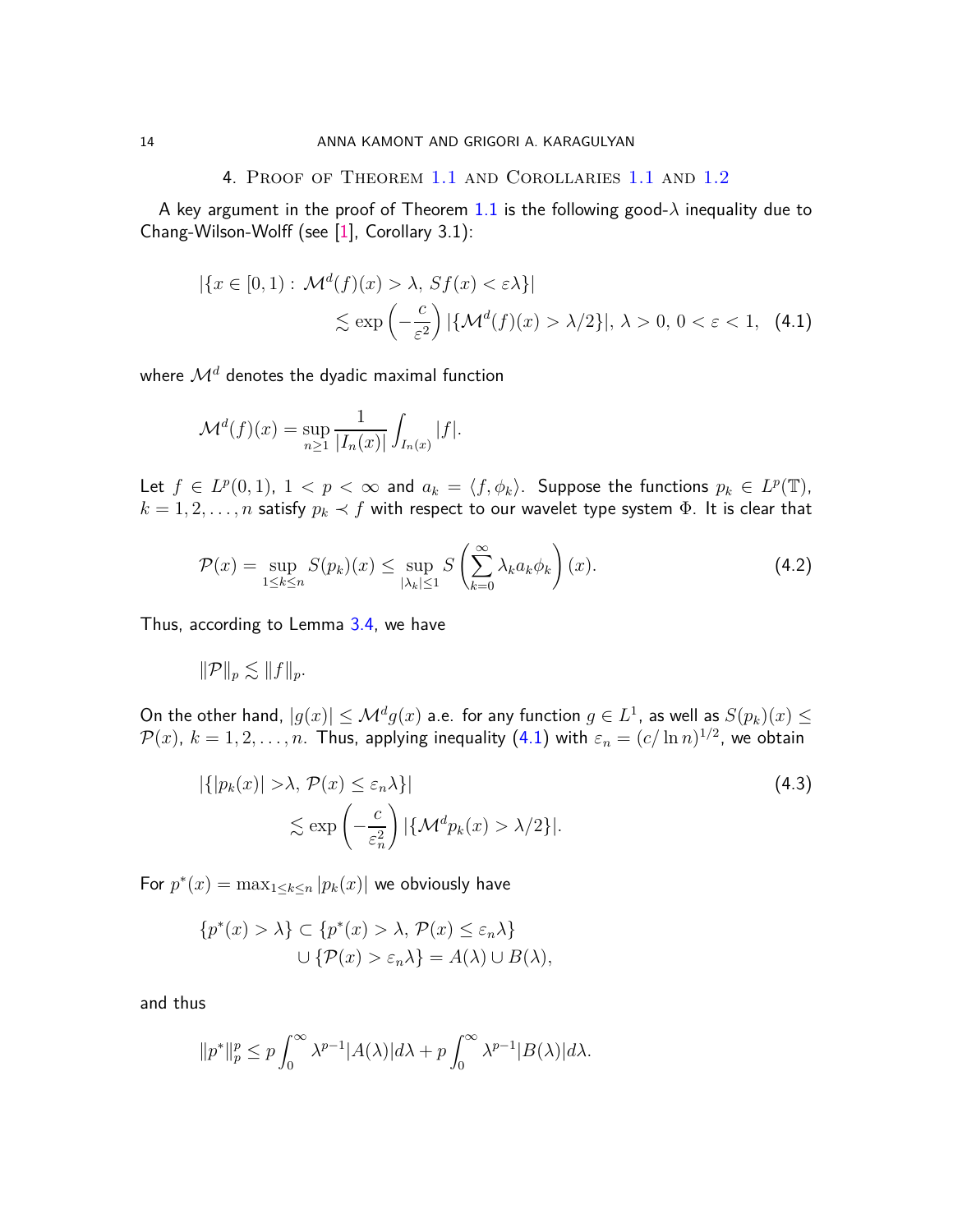From [\(4.3\)](#page-13-3) it follows that

$$
\int_0^\infty \lambda^{p-1} |A(\lambda)| d\lambda \le \sum_{k=1}^n \int_0^\infty \lambda^{p-1} |\{|p_k| > \lambda, \mathcal{P} \le \varepsilon_n \lambda\}| d\lambda
$$
  
\n
$$
\le \exp\left(-\frac{c}{\varepsilon_n^2}\right) \sum_{k=1}^n \int_0^\infty \lambda^{p-1} |\{\mathcal{M}^d p_k > \lambda/2\}| d\lambda
$$
  
\n
$$
\lesssim \frac{1}{n} \sum_{k=1}^n \|\mathcal{M}^d p_k\|_p^p
$$
  
\n
$$
\lesssim \frac{1}{n} \sum_{k=1}^n \|p_k\|_p^p
$$
  
\n
$$
\le \|f\|_p^p.
$$

Combining this and

$$
p \int_0^\infty \lambda^{p-1} |B(\lambda)| d\lambda = \varepsilon_n^{-p} ||\mathcal{P}||_p^p \lesssim (\log(n+1))^{p/2} \cdot ||f||_p^p
$$

we get

$$
||p^*||_p = \left\| \max_{1 \le m \le n} |p_m(x)| \right\|_p \lesssim \sqrt{\log(n+1)} \cdot ||f||_p
$$

and so  $(1.9)$ .

*Proof of Corollary [1.1.](#page-3-6)* In view of  $(1.3)$  it remains to show

$$
\mathcal{A}_{n,\text{mon}}^p(\Phi) \gtrsim \sqrt{\log(n+1)}.\tag{4.4}
$$

<span id="page-14-0"></span>*,*

We remarked in [\[7\]](#page-15-3) that from some results of Nikishin-Ulyanov [\[15\]](#page-15-4) and Olevskii [\[16\]](#page-15-5) it follows that  $\mathcal{A}^2_{n,\mathsf{mon}}(\Phi) \gtrsim \sqrt{\log(n+1)}$  for any complete orthonormal system  $\Phi$ . Thus  $(4.4)$  holds in the case  $p = 2$ . So there is a function  $f \in L^2$  and a sequence of integer sets  $G_1 \subset G_2 \subset \ldots \subset G_n$  such that

$$
\left\|\max_{1\leq m\leq n}\left|\sum_{j\in G_m}\langle f,\phi_j\rangle\phi_j\right|\right\|_2 \geq c\sqrt{\log(n+1)}\cdot \|f\|_2,
$$

Thus for the operator

$$
U(f) = \max_{1 \le m \le n} \left| \sum_{j \in G_m} \langle f, \phi_j \rangle \phi_j \right|
$$

we have  $\|U\|_{2\to 2} \geq \,c \sqrt{\log(n+1)}.$  On the other, according to Theorem [1.1,](#page-3-4) we have  $\|U\|_{p\to p}\leq c_p\sqrt{\log(n+1)}$  for all  $1< p<\infty.$  Combining these two estimates with the "full version" of Marcinkiewicz interpolation theorem (see [\[23\]](#page-16-5), Theorem 4.6) one can easily obtain  $\|U\|_{p\to p}\gtrsim \sqrt{\log(n+1)}$  that completes the proof of Corollary [1.1.](#page-3-6)  $\hskip10mm \square$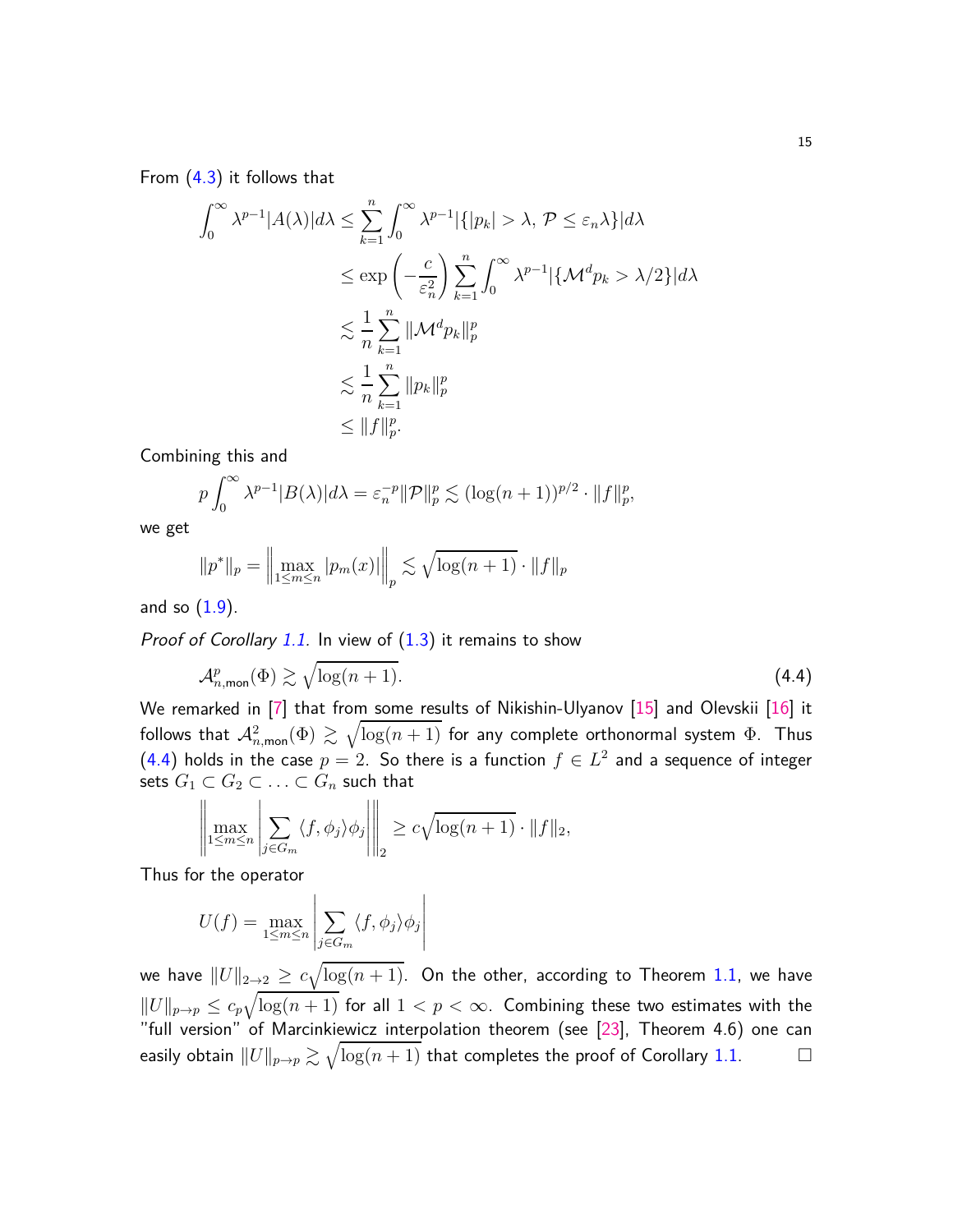Proof of Corollary [1.2.](#page-3-7) The upper bounds for both systems follow from Theorem [1.1.](#page-3-4) The lower bound  ${\cal A}^p_{n,\mathsf{sgn}}(\Phi) \gtrsim \sqrt{\log(n+1)}$  for the Franklin system if  $p=2$  follows from the remark (1) given in the introduction. For the Haar system the case of  $p = 2$  of the same bound is known from [\[15\]](#page-15-4). To show the general case  $1 < p < \infty$  we again use the argument of the Marcinkiewicz interpolation theorem. argument of the Marcinkiewicz interpolation theorem.

#### **REFERENCES**

- <span id="page-15-11"></span>[1] S.-Y. A. Chang, J. M. Wilson, and T. H. Wolff, *Some weighted norm inequalities concerning the Schrödinger operators*, Comment. Math. Helv. 60 (1985), no. 2, 217-246, DOI 10.1007/BF02567411. M[R800004](http://www.ams.org/mathscinet-getitem?mr=800004)
- <span id="page-15-9"></span>[2] G. G. Gevorkyan, *On Weyl factors for the unconditional convergence of series in the Franklin system*, Mat. Zametki **41** (1987), no. 6, 789–797, 889 (Russian). M[R904246](http://www.ams.org/mathscinet-getitem?mr=904246)
- <span id="page-15-12"></span>[3] Loukas Grafakos, Petr Honzík, and Andreas Seeger, *On maximal functions for Mikhlin-Hörmander multipliers*, Adv. Math. **204** (2006), no. 2, 363–378, DOI 10.1016/j.aim.2005.05.010. M[R2249617](http://www.ams.org/mathscinet-getitem?mr=2249617)
- <span id="page-15-14"></span>[4] Gustaf Gripenberg, *Wavelet bases in L p* (**R**), Studia Math. **106** (1993), no. 2, 175–187, DOI 10.4064/sm-106-2-175-187. M[R1240312](http://www.ams.org/mathscinet-getitem?mr=1240312)
- <span id="page-15-13"></span>[5] Eugenio Hernández and Guido Weiss, *A first course on wavelets*, Studies in Advanced Mathematics, CRC Press, Boca Raton, FL, 1996. With a foreword by Yves Meyer. M[R1408902](http://www.ams.org/mathscinet-getitem?mr=1408902)
- <span id="page-15-2"></span>[6] S. Kaˇcmaˇz and G. Steıngauz, ˇ *Teoriya ortogonalnykh ryadov*, Gosudarstv. Izdat. Fiz.-Mat. Lit., Moscow, 1958 (Russian). M[R0094635](http://www.ams.org/mathscinet-getitem?mr=0094635)
- <span id="page-15-3"></span>[7] Grigori A. Karagulyan, *On systems of non-overlapping Haar polynomials*, Ark. Math. **58** (2020), no. 1, 121–131, DOI 10.4310/arkiv.2020.v58.n1.a8.
- <span id="page-15-7"></span>[8] , *On Weyl multipliers of the rearranged trigonometric system*, Sbornik Mathematics **211** (2020), no. 12, 1704-1736, DOI 10.1070/SM9422.
- <span id="page-15-6"></span>[9] , *A sharp estimate for the majorant norm of a rearranged trigonometric system*, Russian Math. Surveys **75** (2020), no. 3, 569-571, DOI 10.1070/RM9946.
- <span id="page-15-16"></span>[10] Grigori A. Karagulyan and Michael T. Lacey, *On logarithmic bounds of maximal sparse operators*, Math. Z. **294** (2020), no. 3-4, 1271–1281, DOI 10.1007/s00209-019-02314-9. M[R4074040](http://www.ams.org/mathscinet-getitem?mr=4074040)
- <span id="page-15-0"></span>[11] B. S. Kashin and A. A. Saakyan, *Orthogonal series*, Translations of Mathematical Monographs, vol. 75, American Mathematical Society, Providence, RI, 1989. Translated from the Russian by Ralph P. Boas; Translation edited by Ben Silver. M[R1007141](http://www.ams.org/mathscinet-getitem?mr=1007141)
- <span id="page-15-1"></span>[12] D. E. Menshov, *Sur les series de fonctions orthogonales I*, Fund. Math. **4** (1923), 82–105 (Russian).
- <span id="page-15-15"></span>[13] Yves Meyer, *Ondelettes et opérateurs. II*, Actualités Mathématiques. [Current Mathematical Topics], Hermann, Paris, 1990 (French). Opérateurs de Calderón-Zygmund. [Calderón-Zygmund operators]. M[R1085488](http://www.ams.org/mathscinet-getitem?mr=1085488)
- <span id="page-15-8"></span>[14] Paul F. X. Müller, *Isomorphisms between H*<sup>1</sup> spaces, Instytut Matematyczny Polskiej Akademii Nauk. Monografie Matematyczne (New Series) [Mathematics Institute of the Polish Academy of Sciences. Mathematical Monographs (New Series)], vol. 66, Birkhäuser Verlag, Basel, 2005. M[R2157745](http://www.ams.org/mathscinet-getitem?mr=2157745)
- <span id="page-15-4"></span>[15] E. M. Nikišin and P. L. Ul'janov, *On absolute and unconditional convergence*, Uspehi Mat. Nauk **22** (1967), no. 3 (135), 240–242 (Russian). M[R0212488](http://www.ams.org/mathscinet-getitem?mr=0212488)
- <span id="page-15-5"></span>[16] A. M. Olevskiı, *Divergent Fourier series*, Izv. Akad. Nauk SSSR Ser. Mat. **27** (1963), 343–366 (Russian). M[R0147834](http://www.ams.org/mathscinet-getitem?mr=0147834)
- <span id="page-15-10"></span>[17] S. N. Poleˇsˇcuk, *On the unconditional convergence of orthogonal series*, Anal. Math. **7** (1981), no. 4, 265–275, DOI 10.1007/BF01908218 (English, with Russian summary). M[R648491](http://www.ams.org/mathscinet-getitem?mr=648491)